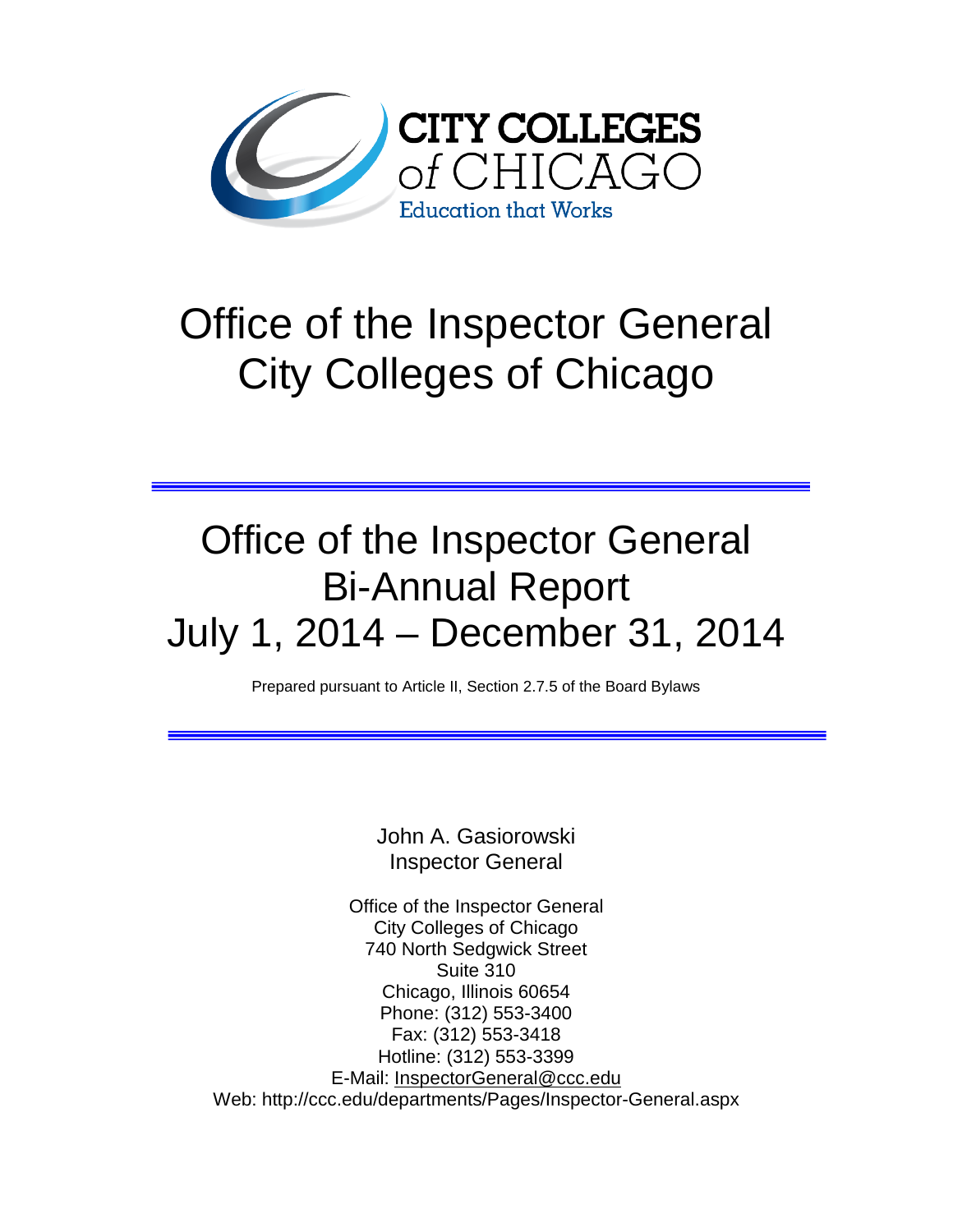

To: Cheryl L. Hyman, Chancellor Paula Wolff, Chair of the Board of Trustees Ellen Alberding, Vice-Chair of the Board of Trustees Larry R. Rogers, Sr., Secretary of the Board of Trustees Clarisol Duque, Trustee Rev. Darrell Griffin, Trustee Marisela Lawson, Trustee Everett Rand, Trustee Jacques Sarr, Student Trustee

From: John A. Gasiorowski, Inspector General

Date: February 12, 2015

RE: OIG *Bi-Annual Report* for the period of July 1, 2014 through December 31, 2014

This *Bi-Annual Report* is being provided to the Chancellor and the Board of Trustees of Community College District No. 508 pursuant to Article 2.7.5 of the Board Bylaws. This *Bi-Annual Report* covers the period of July 1, 2014 through December 31, 2014. Pursuant to Article 2.7.5, the *Bi-Annual Report* for the period of July 1st through December 31st is required no later than March 1st each year.

Article 2.7 et seq. of the Board Bylaws authorizes the Office of the Inspector General ("OIG") for the City Colleges of Chicago to conduct investigations regarding waste, fraud and misconduct by any officer, employee, or member of the Board; any contractor, subcontractor, consultant or agent providing or seeking to provide goods or services to the City Colleges of Chicago; and any program administered or funded by the District or Colleges.

The OIG would like to thank the Chancellor, the Board of Trustees and the administration of the City Colleges of Chicago for their cooperation and support.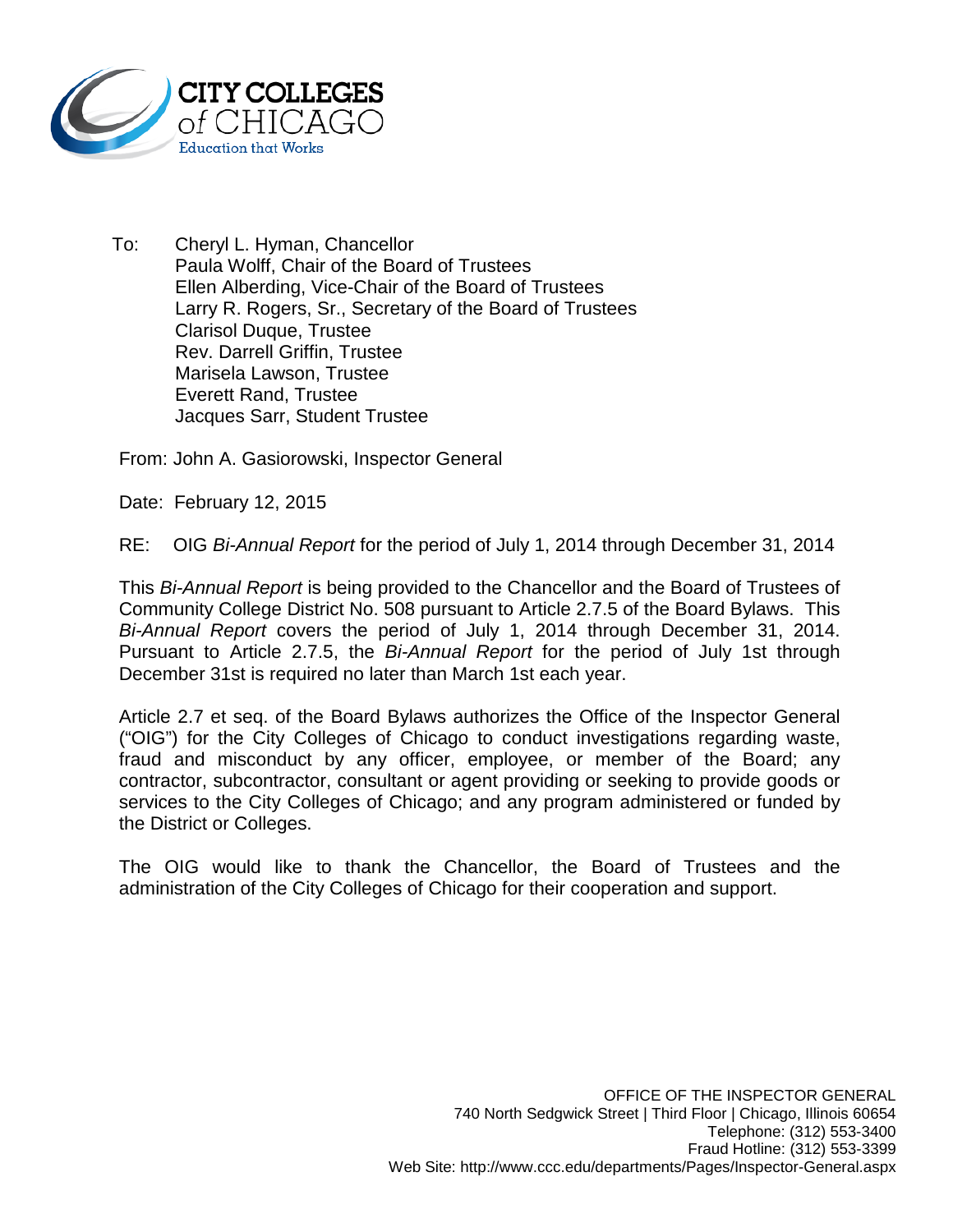# **Office of the Inspector General Bi-Annual Report**

# **Mission of the Office of the Inspector General**

The Office of the Inspector General ("OIG") of the City Colleges of Chicago ("CCC") will help fuel CCC's drive towards increased student success by promoting economy, efficiency, effectiveness and integrity in the administration of the programs and operations of CCC by conducting fair, independent, accurate, and thorough investigations into allegations of waste, fraud and misconduct, as well as by reviewing CCC programs and operations and recommending policies and methods for the elimination of inefficiencies and waste and for the prevention of misconduct.

The OIG should be considered a success when students, faculty, staff, administrators and the public:

- $\triangleright$  perceive the OIG as a place where they can submit their complaints / concerns in a confidential and independent setting;
- $\triangleright$  trust that a fair, independent, accurate, and thorough investigation will be conducted and that the findings and recommendations made by the OIG are objective and consistent; and
- $\triangleright$  expect that the OIG's findings will be carefully considered by CCC administration and that the OIG's recommendations will be implemented when objectively appropriate.

### **New Developments**

For Fiscal Year 2015, the new title of Assistant Inspector General was created. Effective August 11, 2014, Lamesha Smith was promoted to serve as Assistant Inspector General. Since her hire in December 2010, Lamesha Smith, an attorney, served as an Investigator III with the OIG. The number of employees assigned to the OIG remains at nine full-time employees and one part-time employee.

### **Updates to Investigations Documented in the Previous Bi-Annual Report**

In the *Bi-Annual Report* submitted for the January 1, 2014 to June 30, 2014 reporting period, the OIG summarized sixteen reports documenting investigations which resulted in sustained findings of waste, fraud and misconduct. At the time the *Bi-Annual Report* was submitted, disciplinary action was pending regarding several of the investigations. The following table documents updates of disciplinary actions recommended by the OIG regarding CCC employees as well as the actions taken by CCC.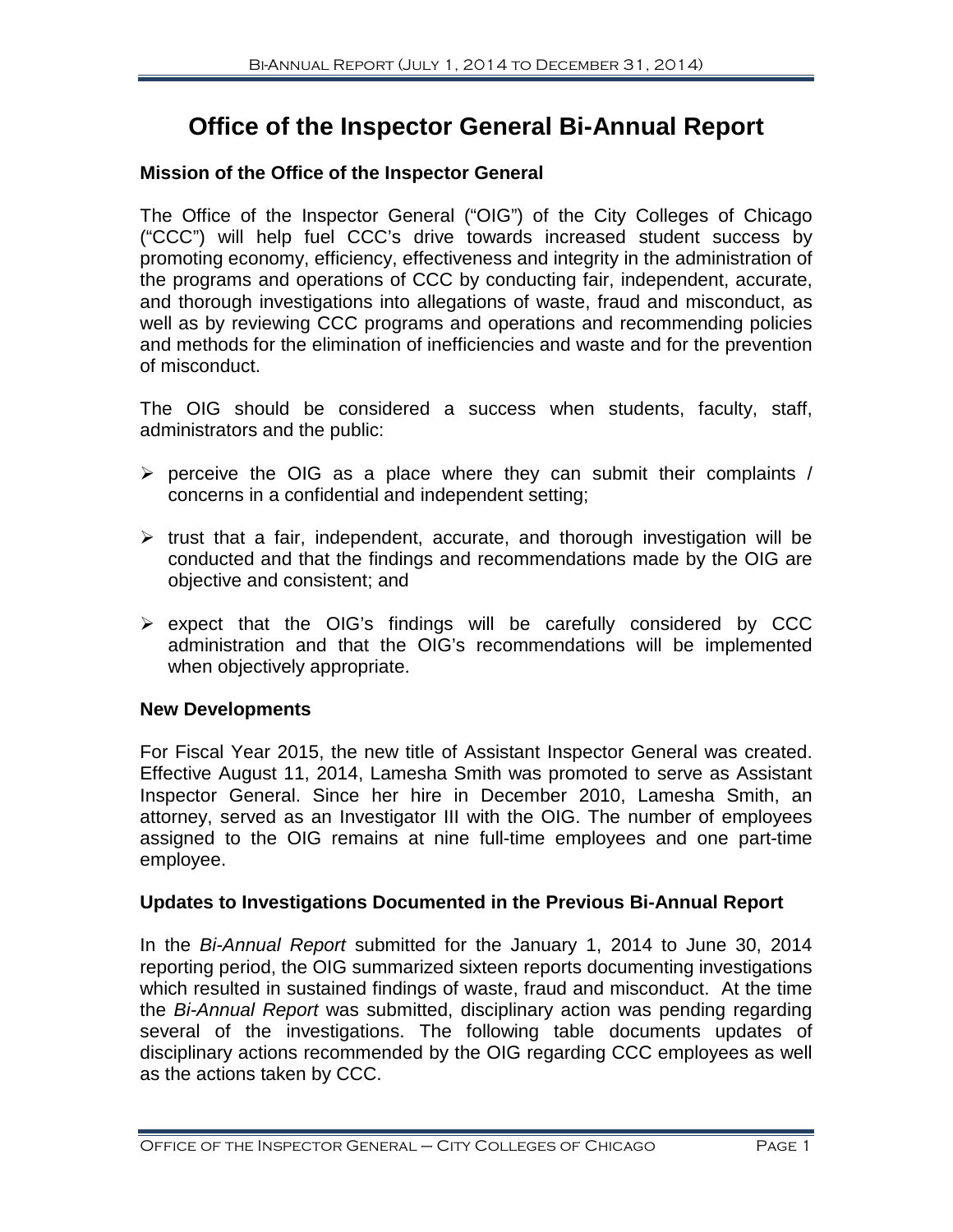| <b>Updates Regarding Disciplinary Action Recommended</b><br>during January 1, 2014 through June 30, 2014 |                                   |                                 |                        |  |  |  |  |  |
|----------------------------------------------------------------------------------------------------------|-----------------------------------|---------------------------------|------------------------|--|--|--|--|--|
| Case<br><b>Number</b>                                                                                    | <b>Subject</b>                    | <b>Recommended Action</b>       | <b>Action Taken</b>    |  |  |  |  |  |
| 13-0141                                                                                                  | <b>College Clerical Assistant</b> | Termination / DNRH <sup>1</sup> | Termination / DNRH     |  |  |  |  |  |
| 13-0141                                                                                                  | Supervisor                        | Appropriate Discipline          | Written Warning        |  |  |  |  |  |
| 14-0012                                                                                                  | <b>College Bursar Assistant</b>   | Termination / DNRH              | Termination / DNRH     |  |  |  |  |  |
| 14-0022                                                                                                  | <b>Adult Educator</b>             | Appropriate Discipline          | Resignation            |  |  |  |  |  |
| 14-0024                                                                                                  | <b>Adult Educator</b>             | Appropriate Discipline          | Retirement / DNRH      |  |  |  |  |  |
| 14-0069                                                                                                  | Manager                           | Appropriate Discipline          | 3-day suspension       |  |  |  |  |  |
| 14-0121                                                                                                  | College Lab Assistant II          | Termination / DNRH              | Termination / DNRH     |  |  |  |  |  |
| 14-0137                                                                                                  | <b>Full-Time Faculty</b>          | Termination / DNRH              | Termination / DNRH     |  |  |  |  |  |
| 14-0183                                                                                                  | <b>Full-Time Faculty</b>          | Termination / DNRH              | Termination / DNRH     |  |  |  |  |  |
| 14-0138                                                                                                  | <b>Full-Time Faculty</b>          | Appropriate Discipline          | 1-day Suspension       |  |  |  |  |  |
| 14-0208                                                                                                  | <b>Security Officer</b>           | Termination / DNRH              | Termination / DNRH     |  |  |  |  |  |
| 14-0162                                                                                                  | <b>Director</b>                   | Appropriate Discipline          | <b>Written Warning</b> |  |  |  |  |  |
| 14-0172                                                                                                  | Janitor Supervisor                | Appropriate Discipline          | 2-day suspension       |  |  |  |  |  |
| 14-0172                                                                                                  | Janitor                           | Transfer                        | Transfer               |  |  |  |  |  |
| 14-0182                                                                                                  | Veteran's Services Specialist     | Appropriate Discipline          | Termination / DNRH     |  |  |  |  |  |
| 14-0199                                                                                                  | Manager                           | DNRH (following resignation)    | <b>DNRH</b>            |  |  |  |  |  |
| 14-0250                                                                                                  | <b>Full-Time Faculty</b>          | Termination / DNRH              | Termination / DNRH     |  |  |  |  |  |
| 14-0255                                                                                                  | Janitor                           | Termination / DNRH              | Termination / DNRH     |  |  |  |  |  |

### **Complaints Received**

For the period of July 1, 2014 through December 31, 2014, the OIG received 117 complaints. These 117 complaints included complaints forwarded to the OIG from outside sources as well as investigations (or audits / reviews) initiated based on the OIG's own initiative.<sup>[2](#page-3-1)</sup> For purposes of comparison to the number of complaints received during the period of July 1, 2014 through December 31, 2014, the following table documents the complaints received by the OIG during previous reporting periods.

<span id="page-3-0"></span> $1$  "DNRH" means "do not re-hire." In such cases, the OIG recommended that the employee be designated ineligible to be re-hired and that such designation be documented in the employee's personnel records.  $\overline{a}$ 

<span id="page-3-1"></span> $2$  Under Article 2.7.2 of the Board Bylaws, the powers and duties of the OIG include: c) To investigate and audit the conduct and performance of the District's officers, employees, members of the Board, agents, and contractors, and the District's functions and programs, either in response to a complaint or on the Inspector General's own initiative, in order to detect and prevent waste, fraud, and abuse within the programs and operations of the District...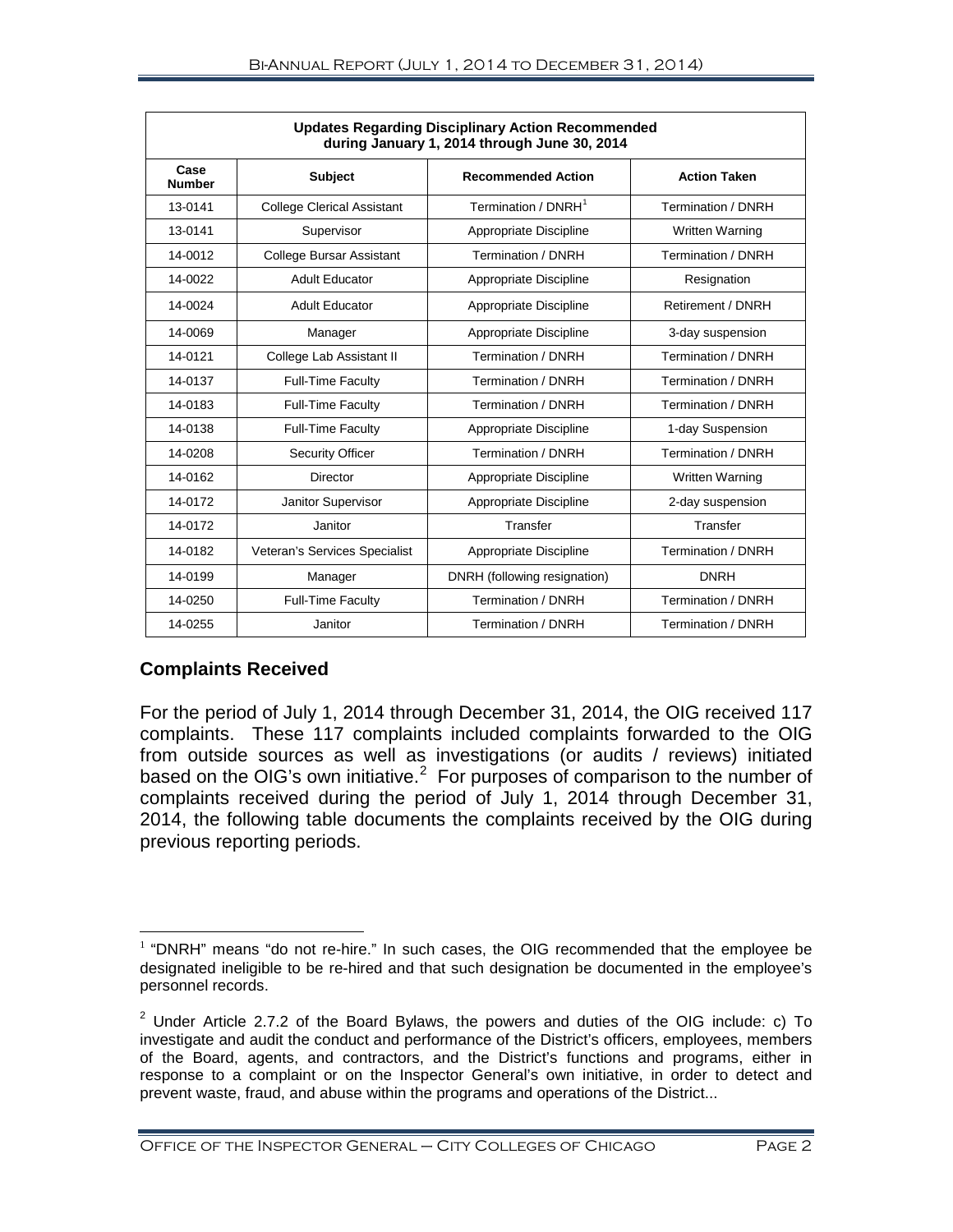

The 117 complaints received represent a variety of subject matters. The table to follow documents the subject matters of the complaints received.

| <b>Subject Matter (Allegation)</b>                                 | <b>Number</b> | Percentage |
|--------------------------------------------------------------------|---------------|------------|
| Violation of the CCC procurement policies                          | 2             | 1.71%      |
| Incompetence in the performance of the position                    | 2             | 1.71%      |
| Excessive tardiness                                                | 2             | 1.71%      |
| Use of CCC property for unauthorized purposes                      | 2             | 1.71%      |
| Drinking alcohol during working hours                              | 3             | 2.56%      |
| Engaging in conduct in violation of the Illinois Compiled Statutes | 4             | 3.42%      |
| Discourteous treatment                                             | 5             | 4.27%      |
| Sexual or other harassment                                         |               | 5.13%      |
| Fraud (including financial aid / tuition)                          |               | 5.98%      |
| Violation of CCC Ethics Policy                                     |               | 6.84%      |
| Violation of miscellaneous CCC policies                            |               | 7.69%      |
| Misappropriation of funds / Theft                                  |               | 7.69%      |
| Fraud in securing employment                                       |               | 7.69%      |
| Falsification of attendance records                                |               | 11.11%     |
| Residency                                                          |               | 11.97%     |
| Inattention to duty                                                |               | 18.80%     |
| Totals                                                             | 117           | 100.00%    |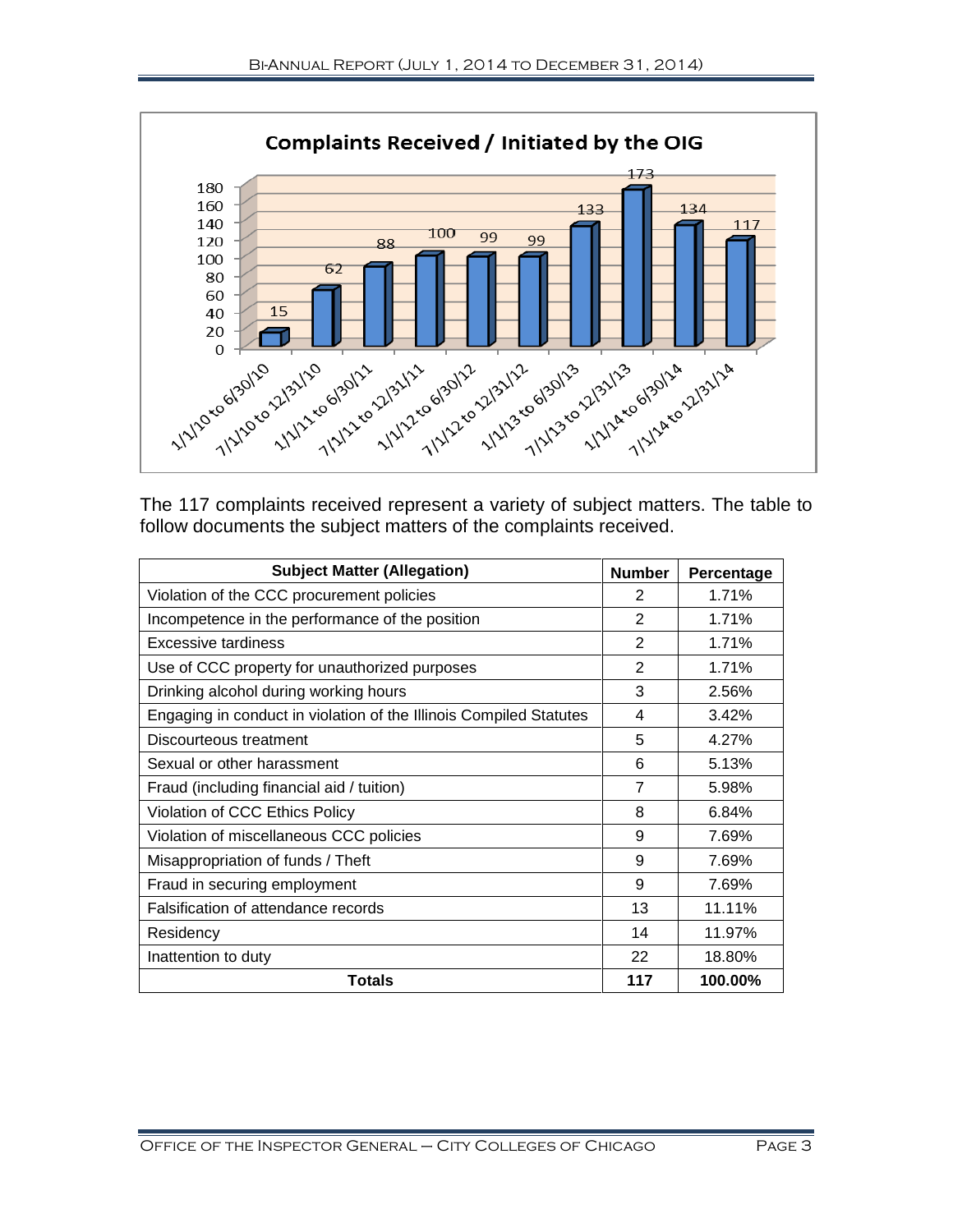# **Status of Complaints**

As reported in the previous *Bi-Annual Report*, as of June 30, 2014, the OIG had 135 complaints that were pending, meaning that the OIG was in the process of conducting investigations regarding these complaints. During the period of July 1, 2014 through December 31, 2014, the OIG closed 141 complaints. These complaints were closed for a variety of reasons, including the following: the complaint was sustained following an investigation and a report was submitted; the complaint was not sustained following an investigation or no policy violation was found; the complaint was referred to the appropriate CCC department; the subject of the complaint retired or resigned from CCC employment prior to or during the course of the investigation; a review was completed and recommendations were made; and other reasons. The following chart categorizes the reasons that the OIG closed the 141 complaints during the current reporting period.

| Complaints Closed Between July 1, 2014 and December 31, 2014 |               |         |  |  |  |  |
|--------------------------------------------------------------|---------------|---------|--|--|--|--|
| <b>Reason Closed</b>                                         | <b>Number</b> | $\%$    |  |  |  |  |
| Sustained                                                    | 15            | 10.64%  |  |  |  |  |
| Not sustained / No policy violation                          | 67            | 47.52%  |  |  |  |  |
| Not sustained with recommendations                           |               | 0.71%   |  |  |  |  |
| Review with recommendations                                  |               | 0.71%   |  |  |  |  |
| Referred / Deferred                                          | 35            | 24.82%  |  |  |  |  |
| Subject inactive                                             | 13            | 9.22%   |  |  |  |  |
| Duplicate complaint                                          | 7             | 4.96%   |  |  |  |  |
| Employee previously disciplined                              | ኅ             | 0.71%   |  |  |  |  |
| Complaint included with another active investigation         |               | 0.71%   |  |  |  |  |
| <b>Totals</b>                                                | 141           | 100.00% |  |  |  |  |

Regarding the complaints closed during the period of July 1, 2014 to December 31, 2014, the table below documents the number of calendar days between the date that the complaint was received and the date that the complaint was closed as compared to the average number of calendar days between the date that complaints were received and the date that complaints were closed for complaints closed during the previous reporting period (January 1, 2014 through June [3](#page-5-0)0, 2014). $3$ 

<span id="page-5-0"></span> $3$  A complaint is considered closed only after the investigative activity of the investigator to whom the complaint was assigned has been reviewed and approved by a Supervising Investigator and the Inspector General. In situations where a complaint is sustained, the complaint is not considered closed until the Investigative Summary documenting the investigation is prepared and submitted pursuant to Article 2.7.3 of the Board Bylaws.  $\overline{\phantom{a}}$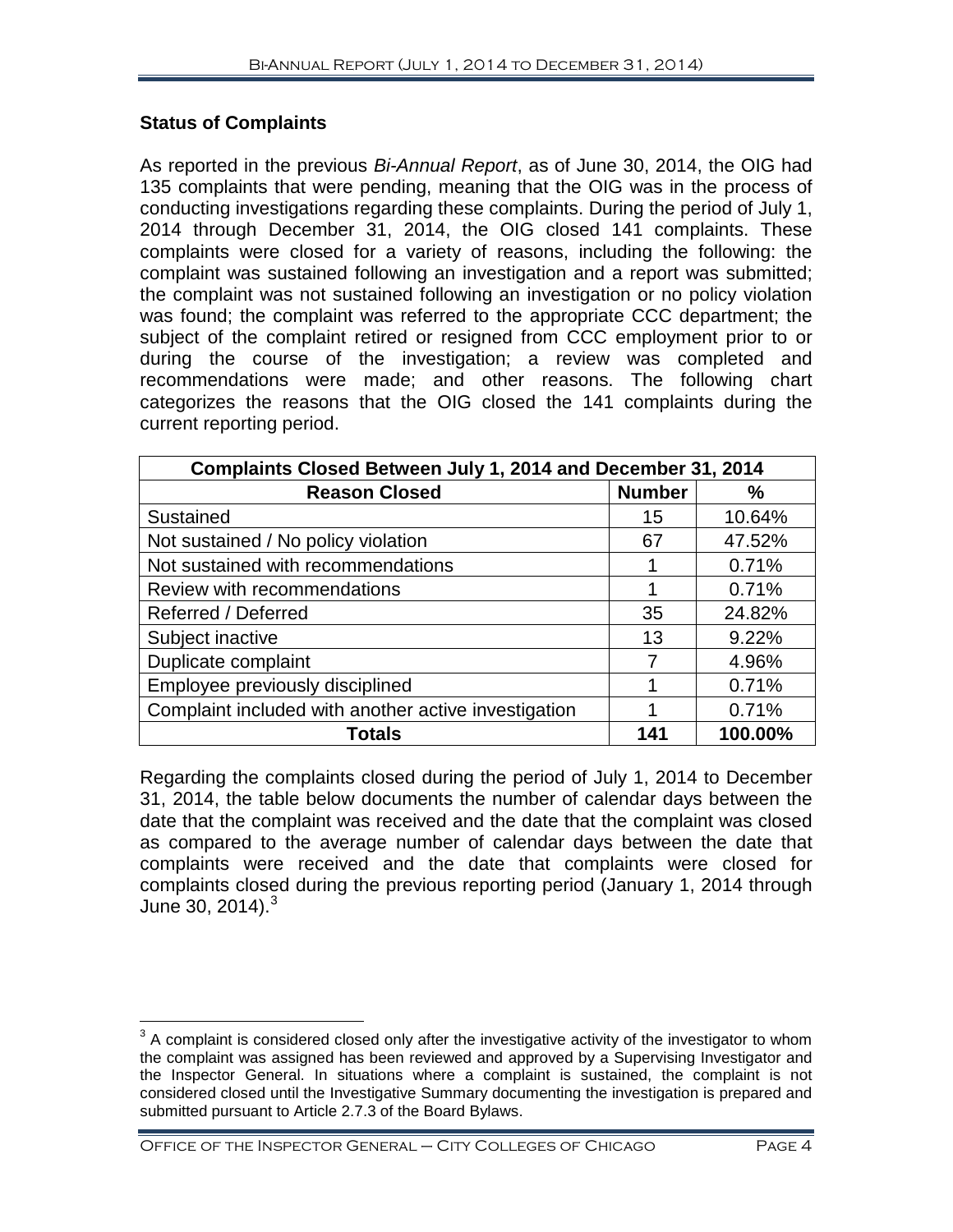|                                     | 1/1/14 to 6/30/14 |                                    | 7/1/14 to 12/31/14 |                             |
|-------------------------------------|-------------------|------------------------------------|--------------------|-----------------------------|
| <b>Reason Closed</b>                | <b>Number</b>     | Average<br>Days to<br><b>Close</b> | <b>Number</b>      | Average<br>Days to<br>Close |
| Sustained                           | 15                | 188                                | 15                 | 130                         |
| Not Sustained / No Policy Violation | 44                | 181                                | 67                 | 369                         |
| Not Sustained with Recommendations  | $\Omega$          | 0                                  | 1                  | 29                          |
| Referred / Deferred                 | 51                | 1.37                               | 35                 | 1                           |
| Other                               | 19                | 153                                | 23                 | 161                         |
| <b>Totals</b>                       | 129               |                                    | 141                |                             |

As of December 31, 2014, the OIG had 111 pending complaints. Forty-five of these 111 pending complaints (40%) were received between July 1, 2014 and December 31, 2014, and 34 of these 111 pending complaints (31%) were received between January 1, 2014 and June 30, 2014.

# **OIG Reports Submitted – July 1, 2014 through December 31, 2014**

During the reporting period of July 1, 2014 through December 31, 2014, the OIG submitted twenty reports.<sup>[4](#page-6-0)</sup> These twenty reports included: one report documenting an OIG review; seventeen reports documenting sustained findings of waste, fraud and/or misconduct; one report documenting not sustained findings but in which the OIG made a recommendation; and one report documenting not sustained findings, which due to the public nature in which the allegations were made, the OIG determined that a report was necessary.

# **Report Submitted Documenting an OIG Review**

### OIG Case Number 12-0026

Based on observations made during unrelated investigations of CCC vendors as well as to detect and limit the risk of fraud in CCC's procurement activities, the OIG initiated a review of the CCC vendor records contained in the PeopleSoft Finance system vendor database ("vendor database"). This review revealed the following:

• The vendor database did not contain taxpayer identification numbers for 4,647 (30.68%) of the 15,146 active vendors.

<span id="page-6-0"></span> $4$  Pursuant to Article 2.7.3 of the Board Bylaws, the Inspector General submits reports to the Chancellor, the Board Chairman, and the General Counsel at the conclusion of an investigation with recommendations for disciplinary or other action.  $\overline{a}$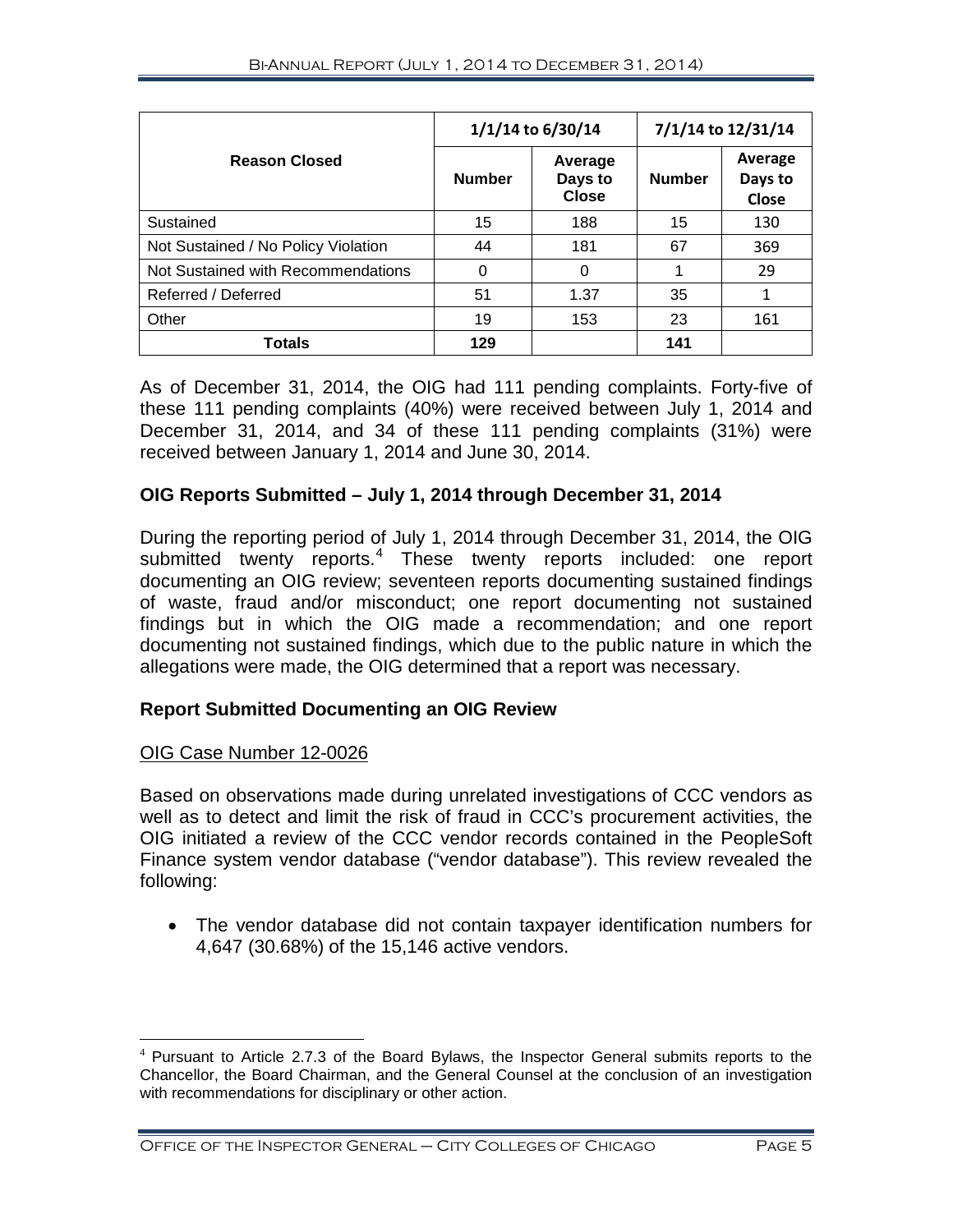- Amongst the 15,146 active vendors, the vendor database contained 103 taxpayer identification numbers that were used across 219 different vendor accounts.
- Based on data received from the Internal Revenue Service by the CCC Financial Control and Compliance Department and analyzed by the OIG, of 7,410 active vendors in the CCC vendor database for which the Financial Control and Compliance Department requested the verification of taxpayer identification numbers from the Internal Revenue Service, 945 (12.75%) contained incorrect taxpayer identification numbers.
- The vendor database contained numerous instances of multiple accounts for the same vendor.
	- o 324 vendors had multiple accounts in the vendor database.
	- o The 324 vendors have a combined total of 680 accounts amongst them.
	- $\circ$  132 of the 324 vendors received payments that were recorded in more than one of their accounts in the vendor database.
	- o 163 of the 324 vendors received payments that were recorded in only one of their accounts in the vendor database.
	- o 29 of the 324 vendors did not have any payments recorded in any of their accounts in the vendor database.

The OIG found it problematic that the vendor database contains multiple accounts for the same vendors because there are various risks related to having multiple accounts for the same vendor in the vendor database. Some of these risks include the following: exceeding the purchasing threshold from a vendor which requires a formal bidding process and/or Board approval; making duplicate payments to the same vendor; maintaining and reporting incomplete information regarding the payments made to vendors; making it more difficult to identify blocks of purchases that qualify for volume rebates; and increasing the chance that some payments have inaccurate or missing cash discount terms.

During the review, the OIG found that some of the risks of having multiple accounts for the same vendor were actually realized. The following risks were in fact realized:

- CCC authorized purchases from vendors that exceeded the purchasing threshold that necessitates formal competitive bidding and/or Board approval without conducting the required formal competitive bidding process and/or obtaining the required Board approval.
- CCC made various duplicate payments to vendors with multiple accounts in the CCC vendor database. Fortunately, such duplicate payments have not been made since September 2009. Additionally, the OIG review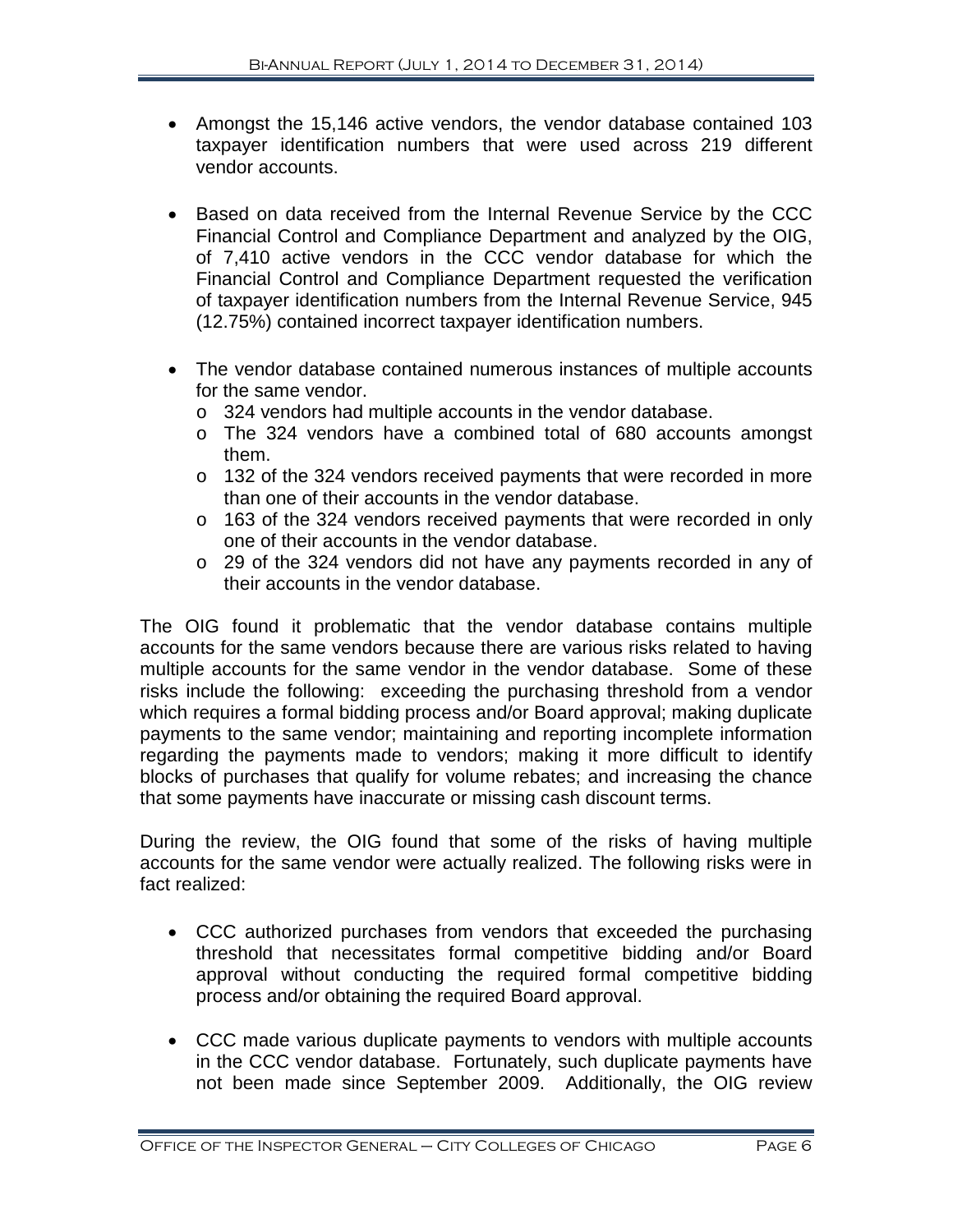revealed that CCC also received duplicate credits from vendors with multiple accounts in the CCC vendor database.

• Although Board Report 29816 requires the CCC Procurement Services Department to provide the Board with monthly spending reports regarding payments made to consortium vendors, due to duplicate vendor accounts, the CCC Procurement Services Department failed to report several payments that were made to a consortium vendor to the Board.

Based on the review, the OIG made various recommendations. The Office of Finance and the Department of Procurement Services responded and indicated that they concurred with the OIG's findings. The OIG's recommendations, followed by management's response/planned actions, are documented below:

- > The OIG recommended that the CCC Procurement Services Department, in conjunction with the CCC Financial Control and Compliance Department, inactivate and/or archive the superfluous vendor account(s) of vendors with multiple accounts in the CCC PeopleSoft Finance vendor<br>database. However, before inactivating and/or archiving superfluous However, before inactivating and/or archiving superfluous vendor accounts, the history of payments made to each vendor should be consolidated under a single active vendor account.
	- Management Response/Planned Actions
		- i. Query the PeopleSoft database of suppliers and identify duplicate suppliers listed. Inactivate and archive duplicate suppliers and default to a single supplier number of each. $5$
		- ii. Re-run query to ensure that duplicate suppliers have been addressed.
		- iii. Deactivate and archive unused suppliers annually.
- > The OIG recommended that the CCC Procurement Services Department, in conjunction with the CCC Financial Control and Compliance Department as well as the Office of Information Technology, develop and implement controls in the vendor database to detect and reject the inclusion of multiple accounts for the same vendor. These controls should include, but not be limited to, making taxpayer identification numbers a required field as well as making the taxpayer identification number field a control field to prevent the creation of multiple accounts under that same taxpayer identification number. Additionally, prior to including a vendor's taxpayer identification number in the vendor database, the accuracy of the taxpayer identification number should be verified via the Internal Revenue Service ("IRS") website.

 $\overline{a}$ 

<span id="page-8-0"></span> $5$  The OIG subsequently provided the Chief Procurement Officer with a spreadsheet of the duplicate vendors, as well as those lacking tax identification numbers, as revealed during the OIG review.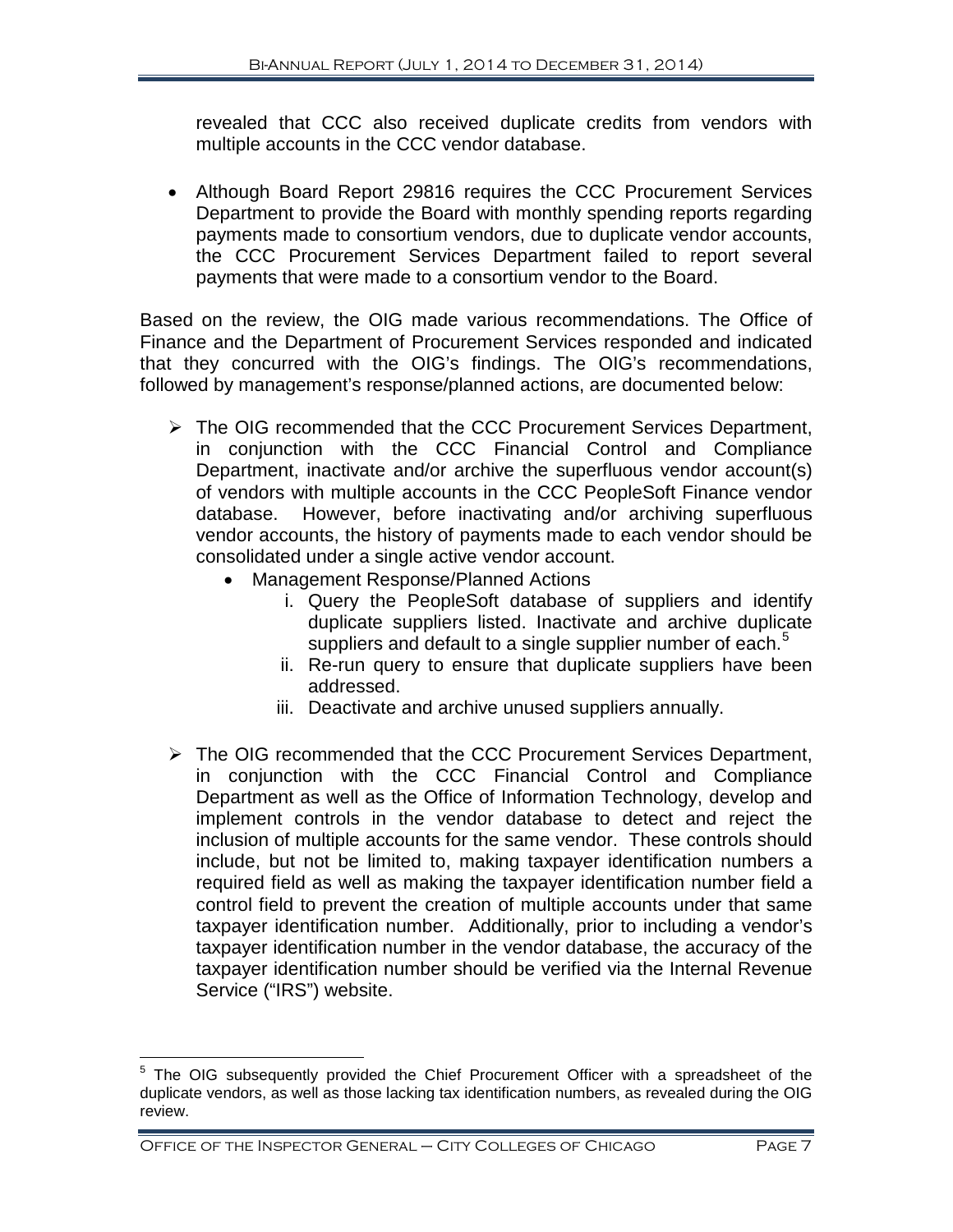- Management Response/Planned Actions
	- i. Query the PeopleSoft database of suppliers and identify suppliers without tax identification numbers.
	- ii. Create system generated error message when the tax identification number is not inserted upon supplier setup that will not allow input without identification number.
	- iii. Verification of tax identification number with batch file submission to the IRS.
	- iv. Update database with corrections (if any) from the IRS.
	- v. Correspondence to suppliers without a Federal Employer Identification Number.
	- vi. Update supplier database for missing Federal Employer Identification Number(s).
	- vii. Develop an exemption list for governmental entities.
- The OIG recommended that the CCC Procurement Services Department develops and implements a process whereby it can periodically confirm whether active vendors in the CCC vendor database are properly registered to conduct business in the city, state, and/or country.
	- Management Response/Planned Actions
		- i. It is not a requirement that all suppliers be registered with the city or state to do business with CCC. However, the following actions will be performed based on OIG recommendation:
			- 1. Review all active suppliers for city or state registration.
			- 2. Add a check box to the supplier registration form and request certification for file.
- > The OIG recommended that the CCC Procurement Services Department develops and implements a process whereby it inactivates vendors included in the CCC vendor database with which CCC no longer does business, such as vendors who are classified as "employees" who are no longer employed by CCC, "students" who are no longer associated with CCC, and/or other vendors who have not been used for a significant period of time, such as after twenty-four months.
	- Management Response/Planned Actions
		- i. Move all employees out of the Procurement module to HR module of PeopleSoft (except COBRA recipients and retired employees who must be paid from Accounts Payable).
		- ii. Remove all suppliers not actively involved in supplying products or services to CCC.
		- iii. Develop auto archiving method for inactive suppliers over 24 months.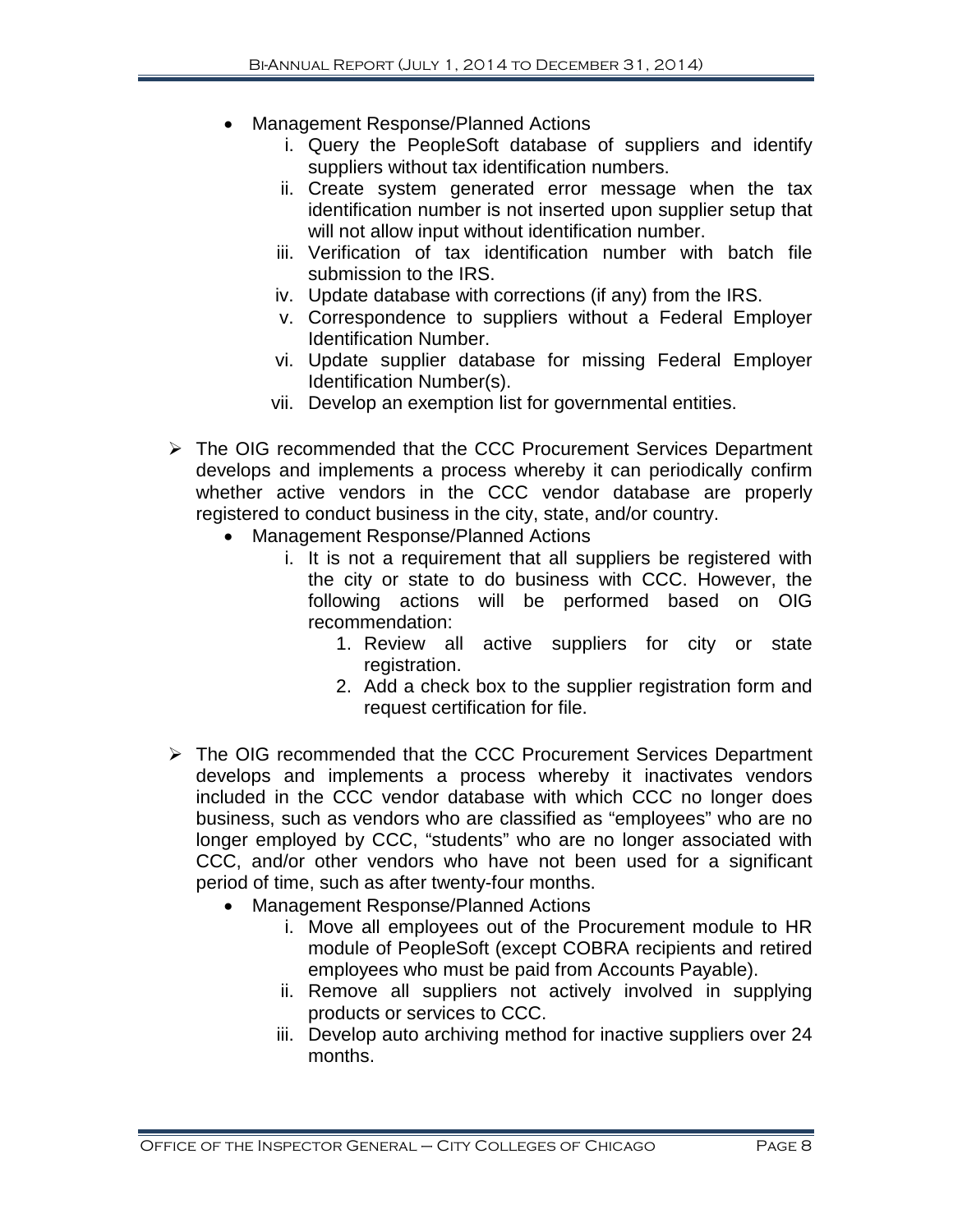- > The OIG recommended that the CCC Procurement Services Department updates the Vendor's List Application Form. This application form should be updated to include, at the very least, the following: a) any assumed names that the vendor uses; and b) whether the vendor previously submitted an application form.
	- Management Response/Planned Actions
		- i. Revised existing Supplier Application Form. Utilize a short form for small dollar suppliers.
		- ii. Introduce "eSupplier" (self-updating supplier web page with controls) through PeopleSoft.

# **Reports Submitted Documenting Sustained Findings of Waste, Fraud and/or Misconduct**

Pursuant to the provisions of Article 2.7.5 of the Board Bylaws, the following are summaries of the OIG investigations for which reports were submitted documenting sustained findings of waste, fraud or misconduct during the period of July 1, 2014 through December 31, 2014.

# OIG Case Number 14-0300

The OIG received a complaint that a college clerical assistant II assigned to a City College forged a letter on college letterhead and forwarded the letter to a health care provider, which also serves as a CCC College to Careers partner, on behalf of another. The OIG investigation revealed that on two occasions in 2014, the college clerical assistant created letters on the City College's letterhead and faxed the letters to the health care provider falsely verifying that her cousin was enrolled in nursing classes at the City College. The letters were provided to the health care provider in order to fraudulently make the health care provider believe that the cousin, an employee of the health care provider, was enrolled in classes at the City College, and the cousin's purported class schedule prevented her from working late hours for the health care provider. In fact, the cousin was never enrolled in nursing classes at the City College, and she had not been enrolled as a CCC student since the Spring 2002 term. Additionally, on one of these letters, the signature of the former director of nursing at the City College, who resigned from her position weeks before the date on which she purportedly signed the letter, was forged. The actions of the college clerical assistant constituted the crime of forgery, contrary to 720 ILCS 5/17-3(a)(1) and (2) and violated Section IV, Paragraphs 15 and 50 of the CCC District-Wide Employee Manual.

Prior to the conclusion of the investigation, the college clerical assistant resigned from her position with CCC. Based on the investigation, the OIG recommended that the college clerical assistant be designated ineligible to be re-hired and that her personnel records reflect this designation. Subsequently, the college clerical assistant was designated ineligible to be re-hired.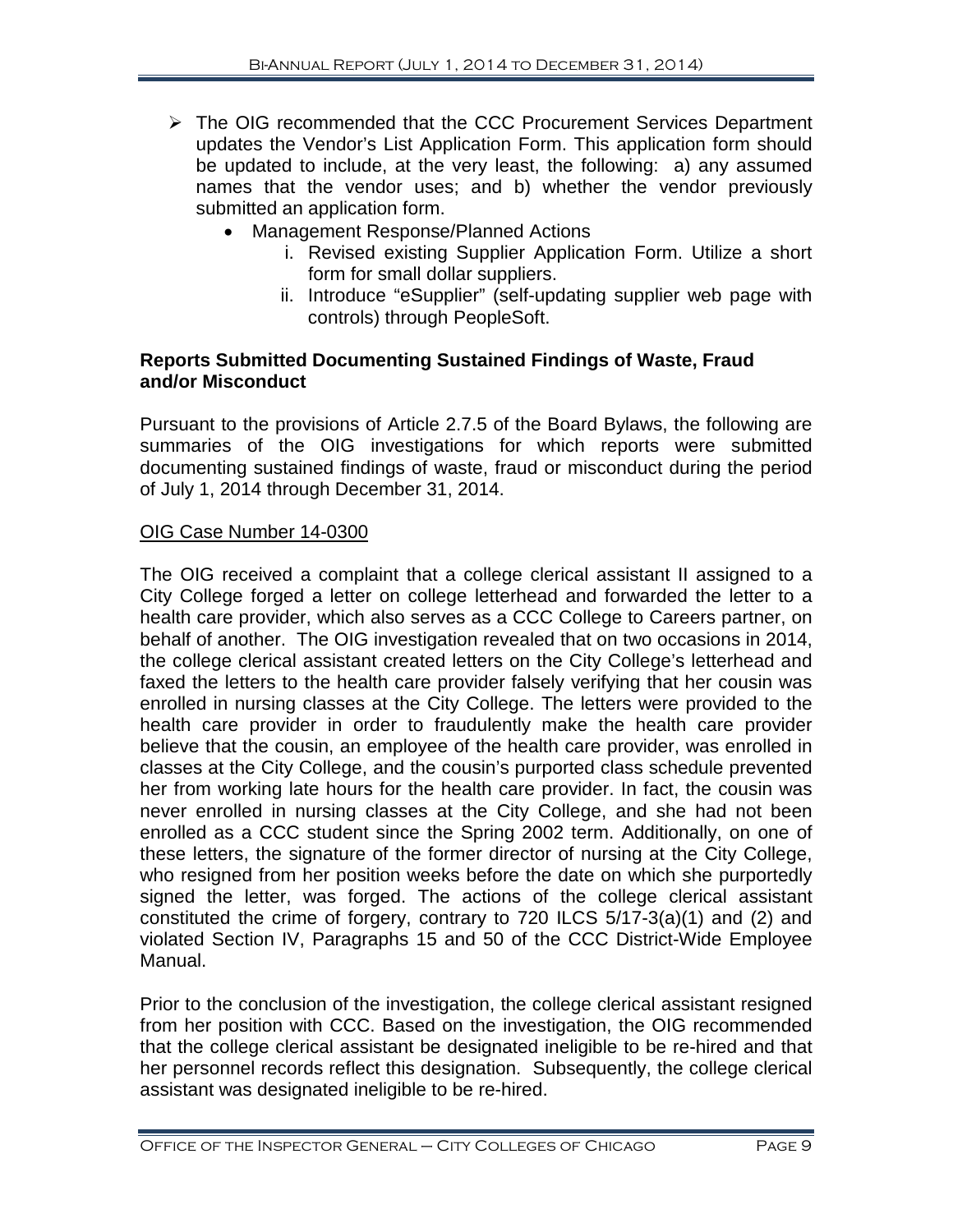Additionally, based on the fact that the college clerical assistant's actions constituted the crime of forgery contrary to 720 ILCS 5/17-3(a)(1) and (2), the OIG submitted the results of this investigation to the Cook County State's Attorney's Office for review for possible criminal prosecution.

# OIG Case Number 14-0303

The OIG received a complaint from a City College that a lecturer assigned to that City College conducted a nursing skills lab class at an off-campus nursing facility while she was also on duty for the nursing facility. The OIG investigation revealed the following:

- On numerous occasions, the lecturer was on duty with and being paid by the off-campus nursing facility at the same time that she was on duty with and being paid by CCC for conducting skills and clinical courses at the nursing facility. The total hours during which her CCC time overlapped with her nursing facility time exceeded sixty-three hours.
- On at least three occasions during the Summer 2014 term, the lecturer cancelled her classes without informing anyone at the City College. On two of those occasions, the lecturer was on vacation in Brazil, but received full pay.
- The lecturer reduced the length of the skills classes held at the off-campus nursing facility by one-half hour without informing anyone, purportedly so that her students had sufficient time to travel to and/or from their lecture classes held at the City College.

Due to her actions documented above, the lecturer violated Section IV, Paragraphs 3, 7, 12, 17, 42, and 50 of the CCC District-Wide Employee Manual as well as the Outside Employment Policy provided in Section III of the CCC District-Wide Employee Manual.

Based on the investigation, the OIG recommended that the lecturer be terminated. The OIG further recommended that the lecturer be designated ineligible to be re-hired and that her personnel records reflect this designation. Additionally, the OIG recommended that CCC utilizes all legal but fiscally responsible remedies to recoup appropriate pay from the lecturer for the three days that she cancelled a total of four classes without informing anyone at the City College.

Following the disciplinary process, the lecturer was terminated, and she was designated ineligible to be re-hired.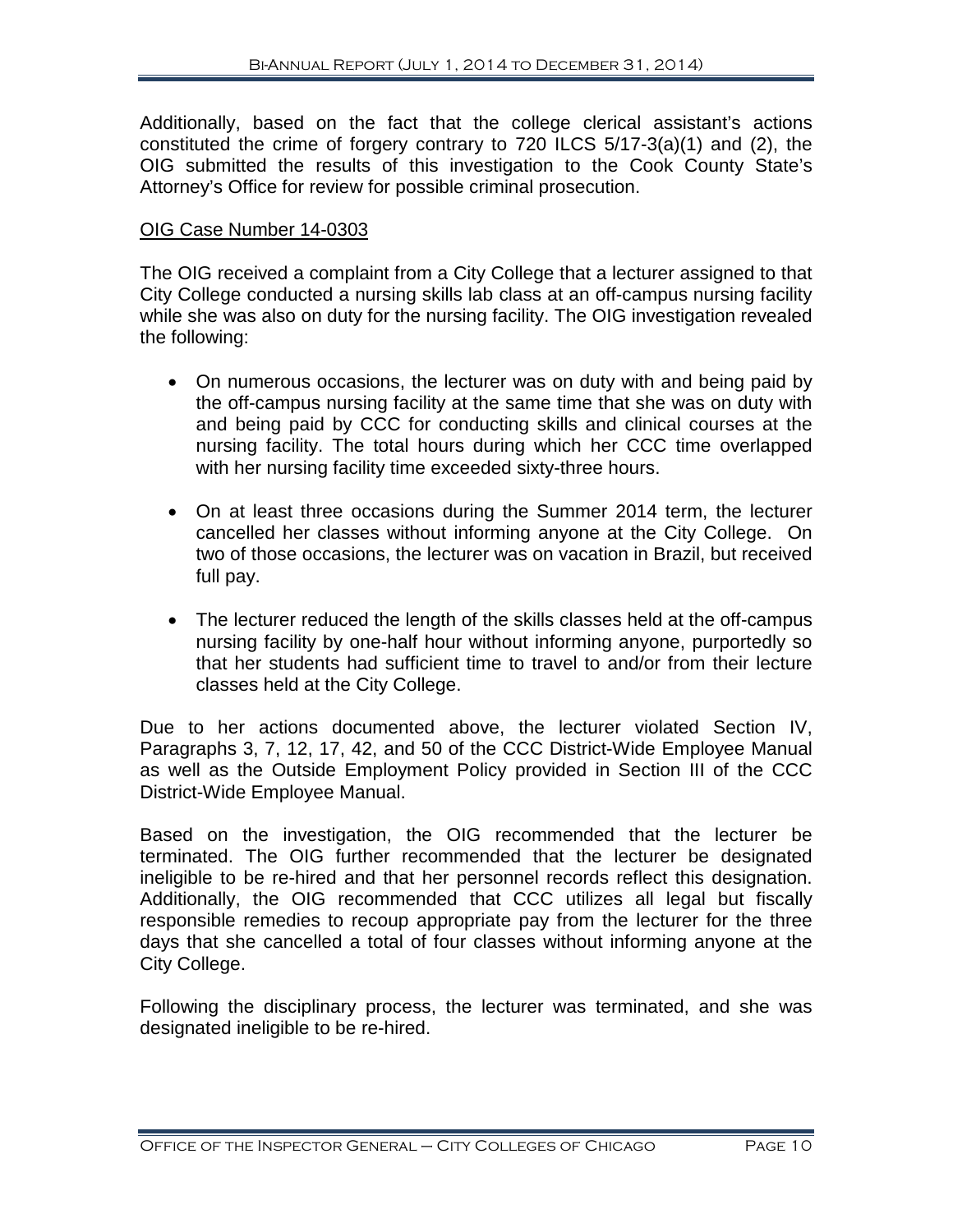# OIG Case Number 14-0294 (Security Officer)

The OIG received complaints that a security officer (part-time) assigned to a satellite facility of a City College had a felony conviction. The OIG investigation revealed that in 1990, the security officer was convicted of the federal felony offenses of racketeering conspiracy and racketeering, and he was sentenced to serve a forty-two month term of imprisonment and a five-year term of probation to run consecutively. The security officer served his prison term from the late summer of 1990 to January 1993. This conviction stemmed from misconduct engaged in by the security officer when he was a Chicago Police Officer.

The OIG investigation further revealed that on CCC employment applications that he submitted in 1990, 1993 and 2000, the security officer provided a false answer to the question of whether he was ever convicted of a crime. Additionally, the security officer made at least two false statements regarding his criminal history during interviews with the OIG, and he made at least four false statements during an inquiry by the CCC Equal Employment Opportunity Office. Based on these actions, the security officer violated Section IV, Paragraphs 6, 8, 9, and 50 of the CCC District-Wide Employee Manual.

Based on the investigation, the OIG recommended that the security officer be terminated, that he be designated ineligible to be re-hired, and that his personnel records reflect this designation.

Following the disciplinary process, the security officer was terminated, and he was designated ineligible to be re-hired.

### OIG Case Number 14-0294 (Administrators)

 $\overline{\phantom{a}}$ 

During the course of the investigation documented above, the OIG learned that a lead security officer, who was a supervisor of the security officer discussed above, testified in a September 2013 pre-disciplinary hearing concerning the security officer.<sup>[6](#page-12-0)</sup> During her testimony, the lead security officer stated that the security officer had a criminal background. After the hearing, the human resources director at a City College and the director of safety and security at the same City College asked the lead security officer why she stated that the security officer had a criminal background, and she stated that the security officer was one of the Wentworth 9, a group of nine Chicago Police officers who were indicted in 1988 and subsequently convicted of various federal corruption offenses.

Only after the security officer inexplicably complained to the OIG and the CCC Equal Employment Opportunity Office that the lead security officer had slandered him by stating that he was a convicted felon (when, in fact, he is a convicted

<span id="page-12-0"></span> $6$  The pre-disciplinary hearing concerned an allegation of misconduct by the security officer that was not related to the issues investigated by the OIG.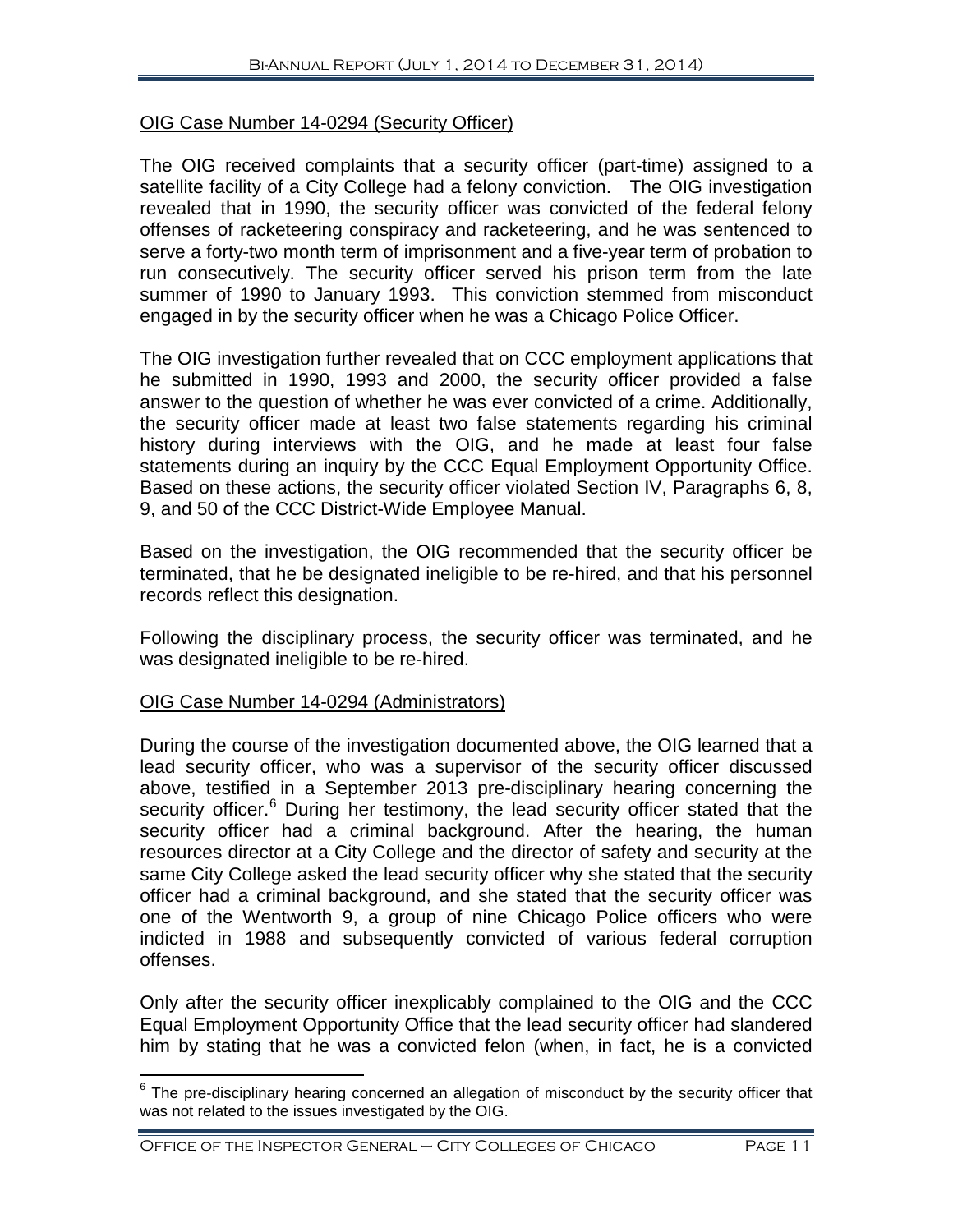felon) did the issue arise again. In support of his complaint, the security officer authorized a criminal background check. After the CCC background check vendor conducted this background check and it erroneously came back "clean," the lead security officer was issued an oral reprimand for conduct unbecoming a public employee. The lead security officer was further instructed to "refrain from communicating in any manner that (the security officer) has been arrested for any crime."

The OIG investigation clearly revealed that the lead security officer should not have been issued the oral warning. The lead security officer accurately stated that the security officer had a criminal background. The security officer was in fact convicted of two felonies in 1990.

Additionally, from September 2013 until at least May 2014, the director of security and the human resources director failed to act on the knowledge that the security officer may be a convicted felon. The director of security failed to notify his supervisor, the vice chancellor of safety and security, that the security officer may have a criminal background. Likewise, the human resources director failed to notify the College president or the vice chancellor of human resources and staff development of such fact. The fact that the security officer may have a criminal background should have been communicated by each of them to their respective superiors. The failure of the director of security and the human resources director to act on the knowledge that the security officer may be a convicted felon demonstrates their inattention to the duties of their respective positions, in violation of Section IV, Paragraph 38 of the CCC District-Wide Employee Manual.

Based on the investigation, the OIG recommended the following:

- The OIG recommended that CCC retracts the oral warning issued to the lead security officer on July 31, 2014 for conduct unbecoming a public employee and removes any record of this reprimand from her CCC personnel records.
- The OIG recommended that CCC takes appropriate disciplinary action against the director of security.
- The OIG recommended that CCC takes appropriate disciplinary action against the human resources director.

Following the disciplinary process, the director of security was issued an oral reprimand. No disciplinary action was taken against the human resources director. As of the date of this report, the oral warning issued to the lead security officer has not yet been retracted.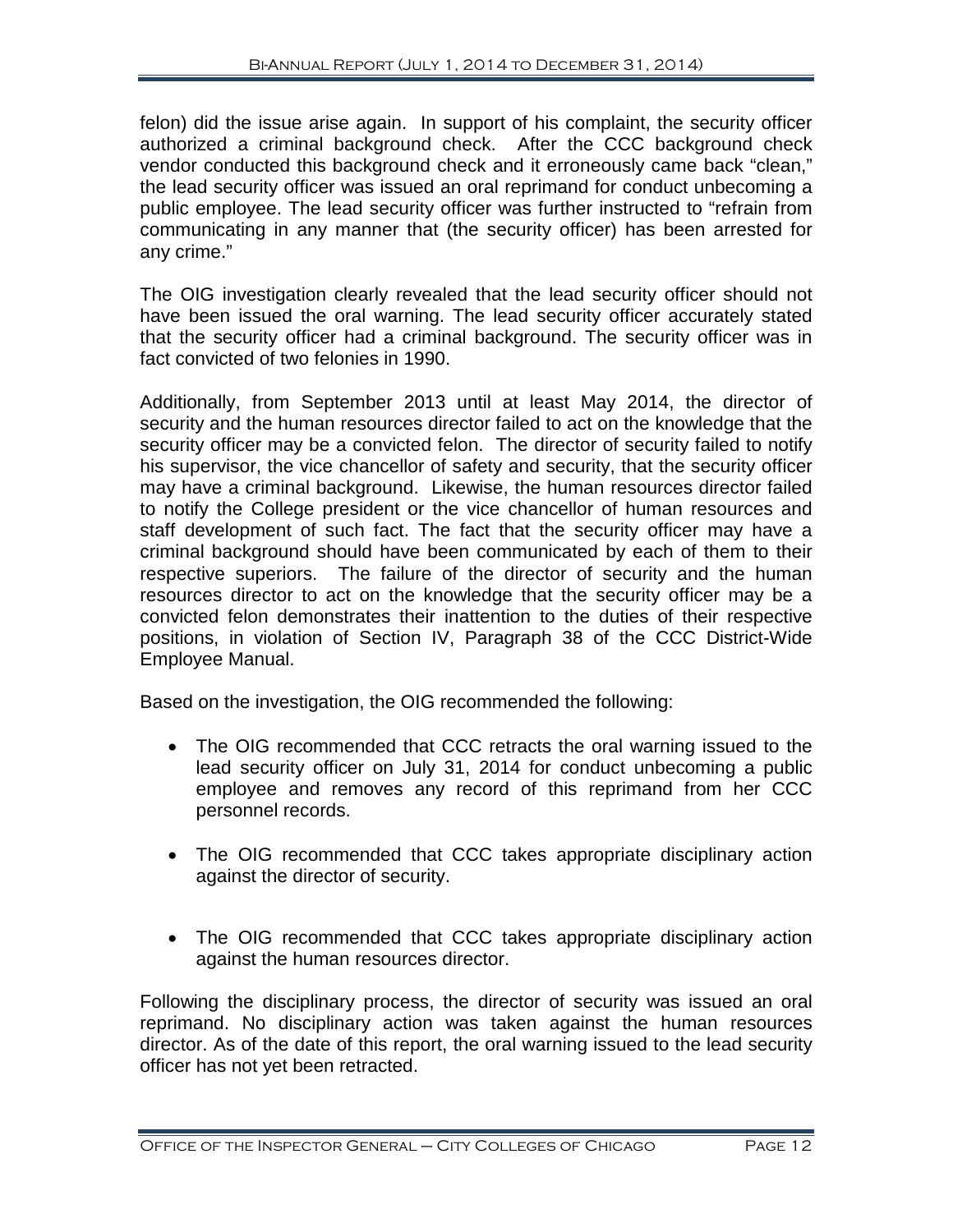#### OIG Case Number 14-0294 (Vendor)

During the course of the investigations documented above, the OIG became aware of problematic background screenings of two individuals that were conducted on behalf of CCC by CCC's background screening and education verification vendor ("the vendor"). The problematic background screenings were conducted regarding the security officer discussed above and an applicant for a senior payroll analyst position at the District Office. Based on these problematic background screenings, the OIG initiated a review of the background check process utilized by CCC and the vendor.

The OIG investigation revealed that the vendor provided CCC with criminal background screenings that erroneously indicated that the two subjects of the background screenings did not have criminal records. While problematic, such results were reasonably understandable since:

- The first criminal background check provided by the vendor regarding the security officer did not include a check for convictions in federal courts based on the scope of the services to be provided by agreement between CCC and the vendor.
- The second criminal background check provided by the vendor regarding the security officer, which did include a check for convictions in federal courts, did not reveal the security officer's 1990 federal conviction due to the fact that on the Public Access to Court Electronic Records ("PACER") system, the security officer was not listed as a party in the federal case in which he was convicted. This likely occurred since the security officer, as well as sixteen of thirty-three other co-defendants in the 1990 case, did not file anything in federal court regarding that same case after the implementation of the PACER system in the federal court district in which the case was heard.
- The criminal background check provided by the vendor regarding the applicant for the senior payroll analyst position did not reveal the applicant's extensive criminal background since she provided a different version of her name and another individual's social security number and date of birth on the authorization form that she provided to the vendor.

Based on the OIG investigation, the OIG did not recommend that any action be taken regarding the vendor for providing CCC with criminal background screenings that erroneously indicated that neither the security officer nor the applicant had criminal records.

The OIG recommended that the CCC Office of Human Resources and Staff Development takes action to ensure that all prospective employees are also screened for convictions that occurred in a federal court in addition to the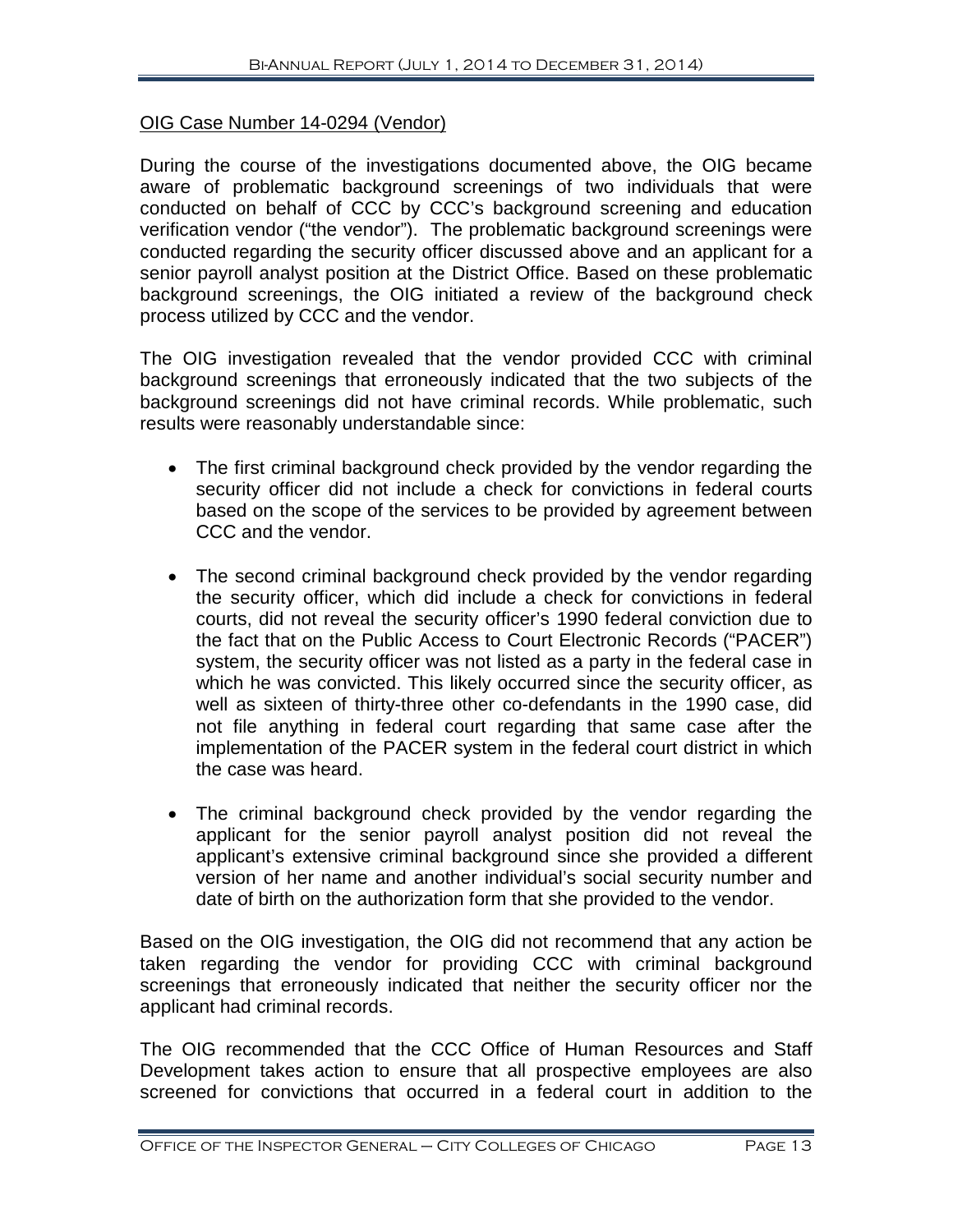screening for convictions in county and state courts that are currently procured. The OIG also recommended that the CCC Office of Human Resources and Staff Development takes action(s) to ensure the veracity of information supplied regarding the subjects of background checks that is/was provided to the vendor.

The CCC Office of Human Resources and Staff Development took action to ensure that all prospective employees are also screened for convictions that occurred in a federal court in addition to the screening for convictions in county and state courts.

#### OIG Case Number 15-0024

The OIG received a complaint that a security officer (part-time) assigned to the same facility as the security officer discussed above regarding OIG Case Number 14-0294, had a criminal conviction. The OIG investigation revealed that in early 1972, while employed as a police officer for the Chicago Police Department, the security officer was arrested by the Federal Bureau of Investigation for the felony offense of extortion. Subsequently, following a jury trial, the security officer was convicted of the felony offense of extortion, and he was sentenced to serve a two-year term of imprisonment.

Effective March 12, 1996, the security officer was hired by CCC. On a CCC employment application that he submitted on March 11, 1996, the security officer failed to provide an answer to the application question regarding whether he was ever convicted of a felony. As such, the security officer violated Section IV, Paragraphs 6 and 9 of the CCC District-Wide Employee Manual.

Based on the investigation, the OIG recommended that the security officer be terminated. The OIG further recommended that the security officer be designated ineligible to be re-hired and that his personnel records reflect this designation.

Subsequently, the security officer resigned from his position with CCC, and he was designated ineligible to be re-hired.

Additionally, based on the fact that for the second time in a little more than one month, the OIG issued an Investigative Summary reporting that a security officer who was hired before the CCC conducted background checks failed to disclose a felony conviction in the application process, the OIG recommended that CCC seeks written consent to conduct a background check of every CCC security officer who did not undergo a background check at the time of his/her hire and procures a background check of these individuals.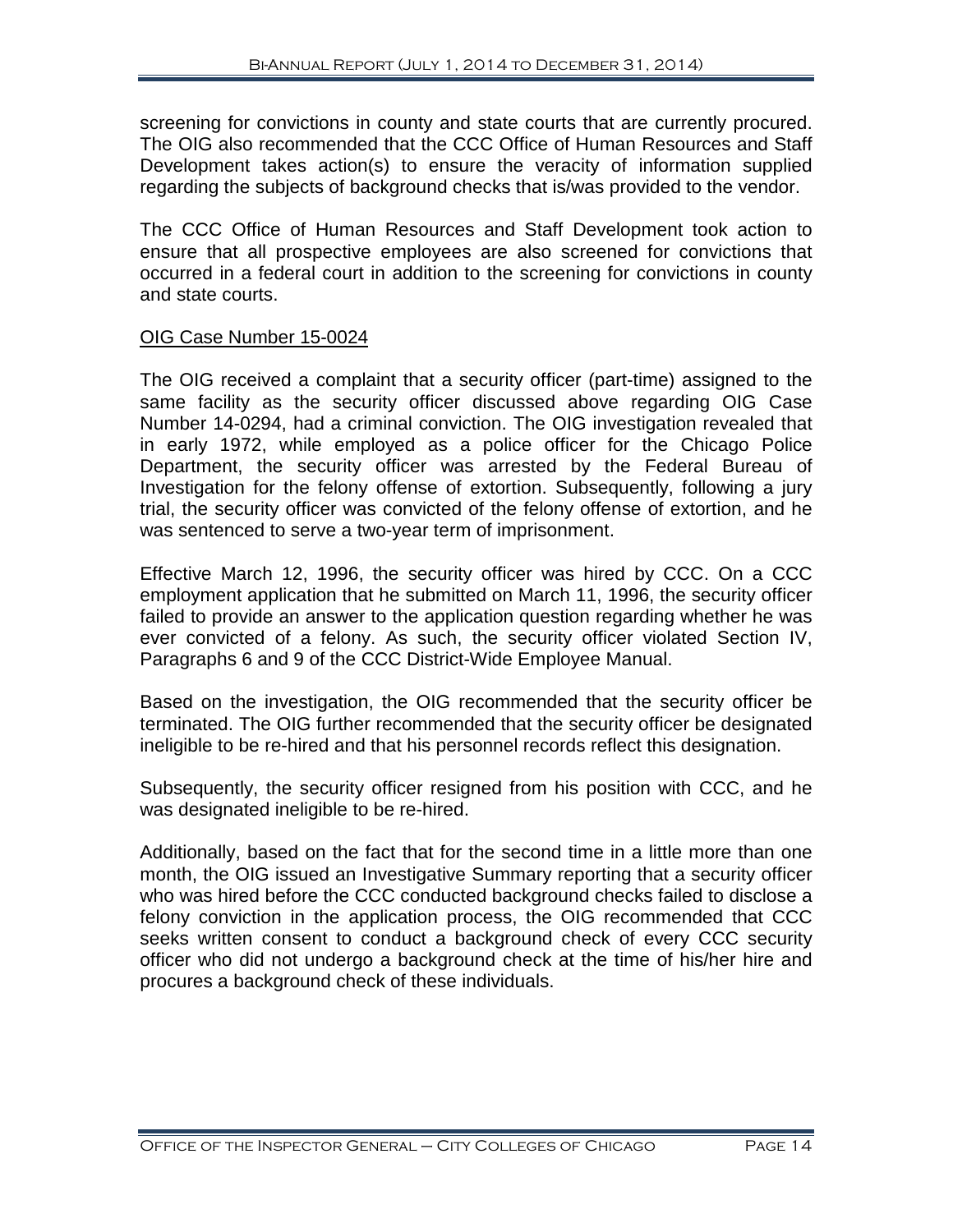# OIG Case Number 15-0046

The OIG received a complaint that a security officer (part-time) assigned to a City College was never a sworn law enforcement officer; thus, he was not eligible for the position of security officer. The OIG investigation revealed that since 1996, CCC Job Descriptions for the position of security officer require, among other qualifications, that one has to have at least two years of experience as a law enforcement or corrections officer. Likewise since 2004, the collective bargaining agreement between CCC and the CCC Police Officers Association has defined security officer as a "security employee who is either an active or retired sworn officer with a law enforcement or corrections agency."

The OIG investigation further revealed that the security officer in question was hired by CCC in 2002 as a security officer. By his own admission, the security officer had no experience as a law enforcement or corrections officer. The OIG investigation did not reveal any evidence that the security officer provided any false documentation or otherwise fraudulently misrepresented his background to CCC; however, the security officer did not meet the qualifications for the position of security officer.

Based on the investigation, the OIG recommended that the security officer be reclassified to the position of security assistant and that his salary be adjusted to the appropriate pay rate for the position of security assistant.

The security officer was subsequently reclassified to the position of security assistant, and his salary was adjusted to the appropriate pay rate for the position of security assistant.

# OIG Case Number 15-0080

Similar to the investigation summarized above, the OIG received a complaint that a security officer (part-time) assigned to a City College was never a sworn law enforcement officer; thus, he was not eligible for the position of security officer. The OIG investigation further revealed that the security officer was hired by CCC, effective September 28, 1998, as a security assistant. The security officer served as a security assistant until March 18, 2007, when he was reclassified to the position of security officer. By his own admission, the security officer had no experience as a law enforcement or corrections officer. The OIG investigation did not reveal any evidence that the security officer provided any false documentation or otherwise fraudulently misrepresented his background to CCC; however, the security officer did not meet the qualifications for the position of security officer. During an interview with the OIG, the former director of security at the City College who recommended the promotion of the security officer stated that he did so because the security officer, as a security assistant, was performing the duties of a security officer, he knew the job, he was performing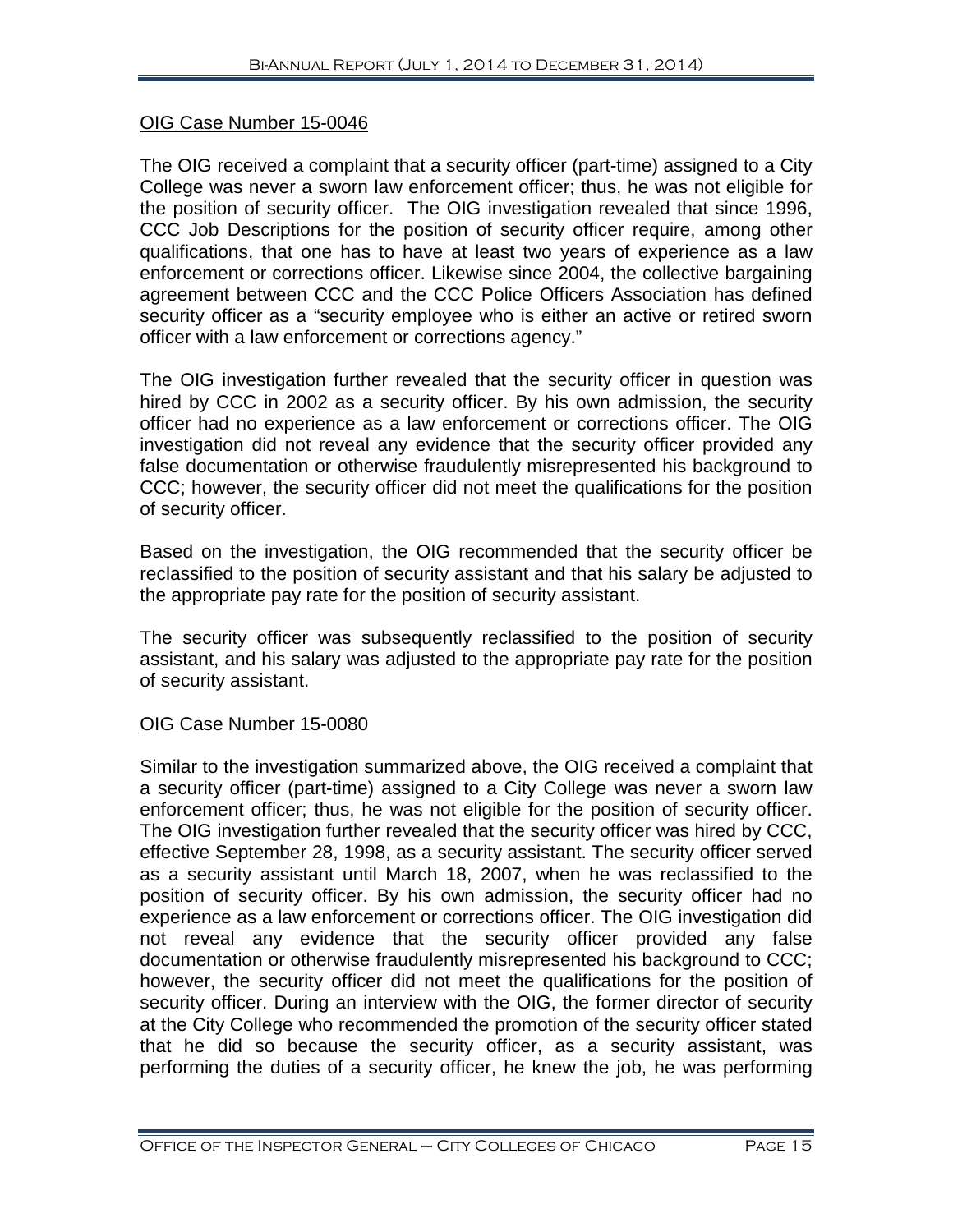the job well, and no one else wanted or could work the specific shift hours worked by him.

Based on the investigation, the OIG recommended that the security officer be reclassified to the position of security assistant and that his salary be adjusted to the appropriate pay rate for the position of security assistant.

The security officer was subsequently reclassified to the position of security assistant, and his salary was adjusted to the appropriate pay rate for the position of security assistant.

### OIG Case Number 14-0304

The OIG received a referral from CCC Internal Audit that a coordinator assigned to a City College twice received reimbursement for the same expense. The OIG investigation revealed that the coordinator requested reimbursement from CCC in the amount of \$2,840.40 for personal items that he claimed were damaged in the flood that occurred at a City College in 2012. Subsequently, the coordinator received two CCC reimbursement checks for \$2,840.40 each. Despite the fact that the coordinator knew that he was only entitled to one reimbursement check in the amount of \$2,840.40, the coordinator accepted and endorsed both reimbursement checks, and he subsequently separately deposited both checks, totaling \$5,680.80, into bank accounts for his own use. As a result, the coordinator misappropriated City Colleges of Chicago funds, in violation of Section IV, Paragraph 17 of the CCC District-Wide Employee Manual.

Based on the investigation, the OIG recommended that the coordinator be terminated, that he be designated ineligible to be re-hired, and that his personnel records reflect this designation. The OIG further recommended that CCC uses all legal and fiscally responsible remedies to recoup \$2,840.40 from the coordinator.

Following the disciplinary process, the Board of Trustees approved the termination of the coordinator, and he was subsequently designated ineligible to be re-hired.

It should be noted that contemporaneously with his pre-disciplinary hearing, the coordinator submitted a check to CCC in the amount of \$2,840.40.

### OIG Case Number 15-0071

The OIG received a report that a CCC student, who was enrolled in a Fundamentals of Swimming class, drowned in a City College swimming pool during her class, but was ultimately rescued and resuscitated. During the course of the investigation, the OIG reviewed security video of the incident. The OIG also interviewed relevant City College staff and nine students who were enrolled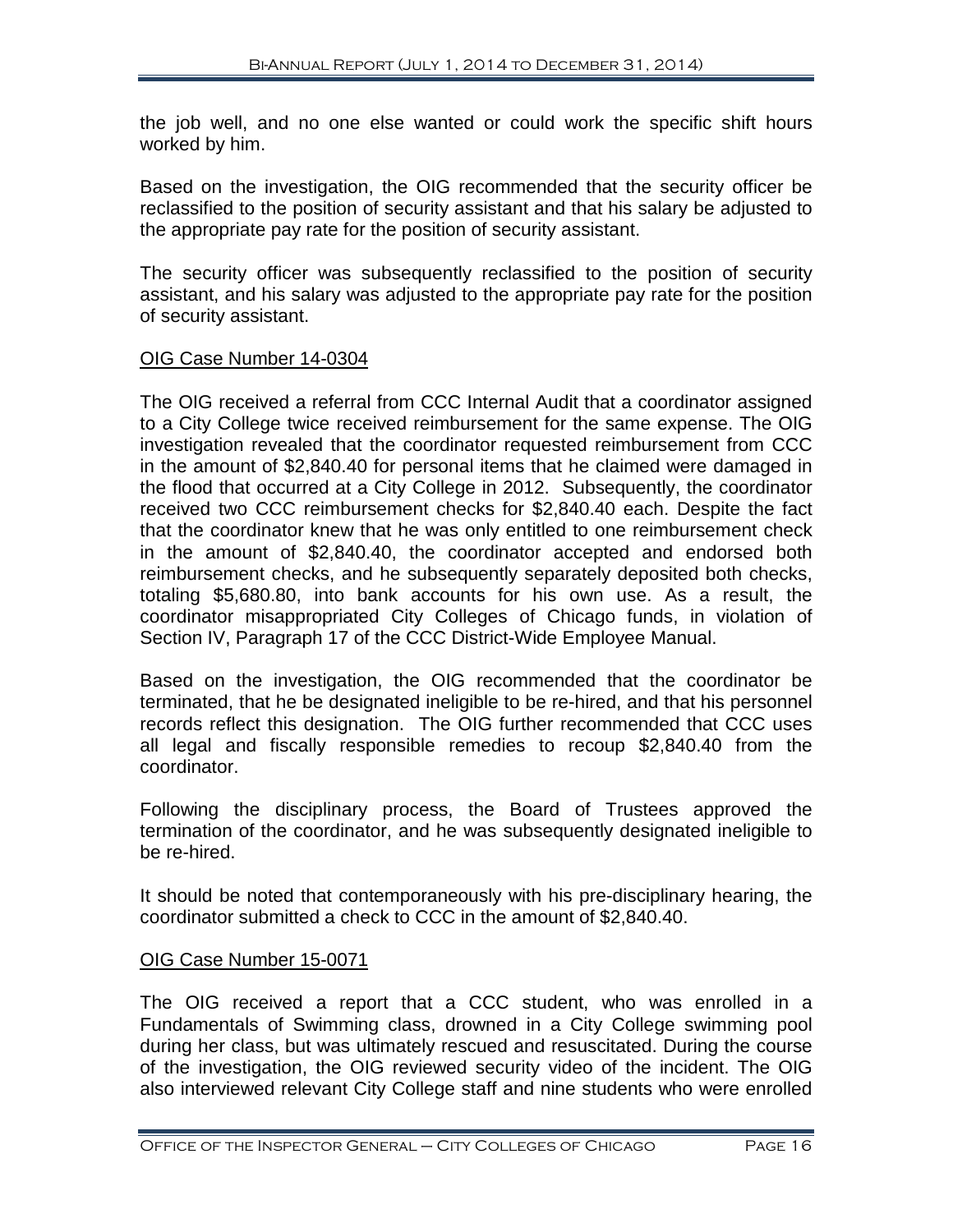in the Fundamentals of Swimming class as well as two students who were not enrolled in the class but were in the swimming pool area at the time of the incident.

The OIG investigation revealed that the Fundamentals of Swimming class was taught by a part-time lecturer. Two part-time lifeguards assigned to the City College were scheduled to perform lifeguard duties on the day of the incident during the Fundamentals of Swimming class, which was scheduled to be held from 2:00 p.m. until 3:21 p.m. However, at 1:30 p.m., one of the lifeguards ("offduty lifeguard") informed the lecturer that he was leaving at 2:00 p.m. that day. There were fourteen students enrolled in this class, but no more than ten were present on the day of the incident.

During the course of the investigation, the OIG also learned that although he was hired as a lifeguard, the off-duty lifeguard often acted as an assistant swimming instructor during the Fundamentals of Swimming class.

Based on the investigation, the OIG made the following findings:

- The lecturer acted negligently in the course of his employment as a swimming instructor (lecturer), was inattentive to his duty, and was incompetent in the performance of his duties, in that he failed to be present during the entire duration of his scheduled class time, and he failed to monitor and provide instruction to students while the students were in and around the pool, which led to injury to a student, in violation of Section IV, Paragraphs 34, 38, and 39 of the CCC District-Wide Employee Manual.
- The lifeguard acted negligently in the course of his employment as a lifeguard, was inattentive to his duty, and was incompetent in the performance of his duties, in that he failed to be present during the entire duration of scheduled class time, and he failed to monitor activities in and near the pool through patron surveillance, which led to injury to a student, in violation of Section IV, Paragraphs 34, 38, and 39 of the CCC District-Wide Employee Manual.
- The OIG did not find that the off-duty lifeguard violated any CCC policies.

The OIG made the following recommendations:

• The OIG recommended that both the lecturer and the lifeguard be terminated. The OIG further recommended that both the lecturer and the lifeguard be designated ineligible to be re-hired and that their personnel records reflect this designation.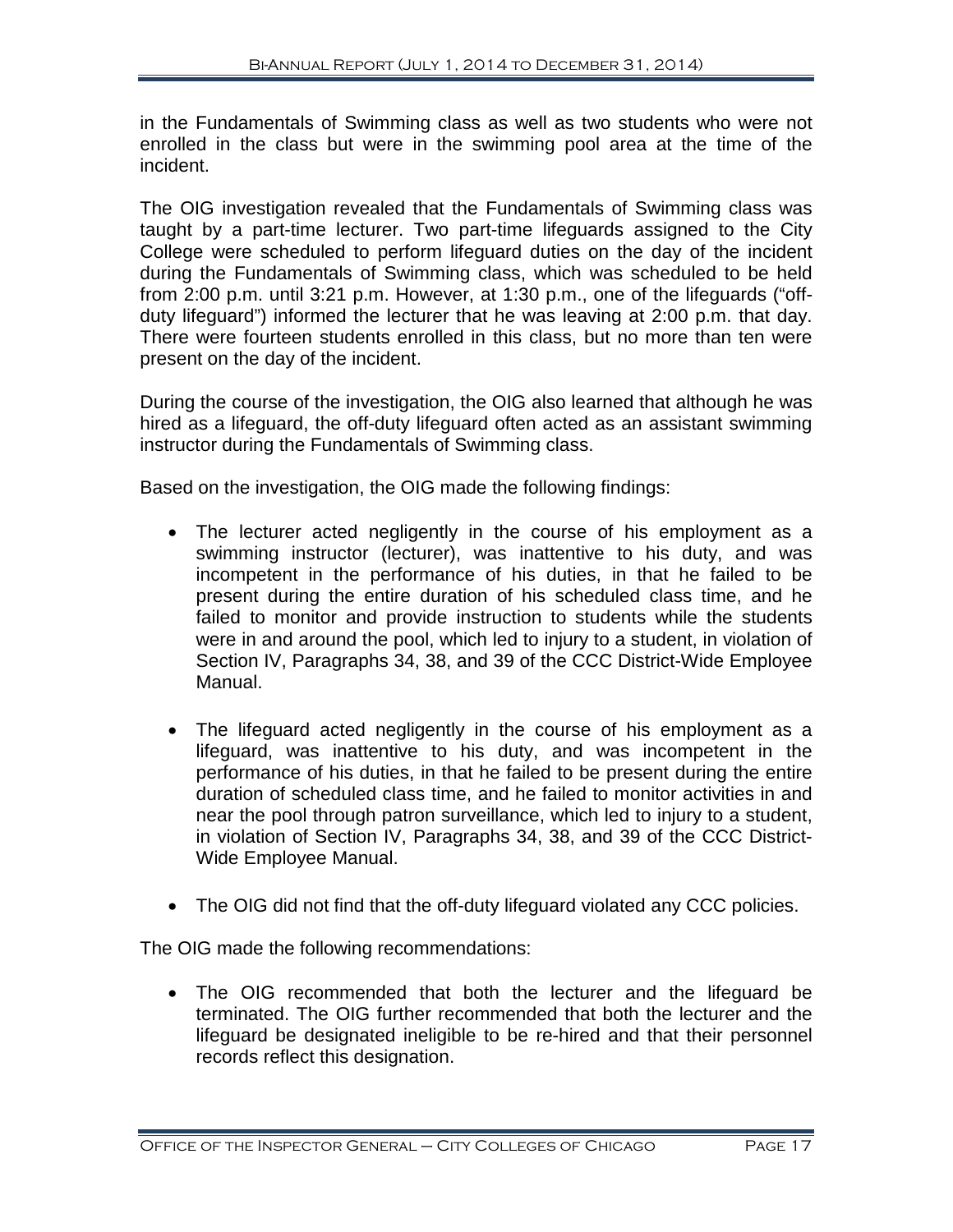- The OIG recommended that the off-duty lifeguard be restricted to performing the duties that he was hired to perform, that of a lifeguard and not an assistant swimming instructor. Accordingly, CCC should then assess whether it would be necessary to hire an assistant swimming instructor to assist during swimming classes in order to provide the safest and most effective swimming instruction.
- The OIG recommended that CCC develops, implements, and distributes clear District-Wide policies and procedures regarding pool safety and swimming instruction.

The disciplinary processes regarding the lecturer and the lifeguard are pending.

# OIG Case Number 14-0135

The OIG received a complaint from a City College that a full-time faculty member assigned to that City College was verbally abusive and demeaning to her clinical students. The OIG investigation revealed that based on interviews of six students, who were enrolled in some of the full-time faculty member's classes during the Fall 2012, Spring 2013, and Fall 2013 terms, the full-time faculty member verbally abused and otherwise belittled these or other students during their clinical classes. All of these students have since graduated from the City College, and four of the six students graduated with honors or high honors. The interviews of these students established that the full-time faculty member engaged in discourteous treatment in violation of Section IV, Paragraph 22 of the CCC District-Wide Employee Manual. Likewise, the full-time faculty member engaged in conduct unbecoming a public employee, in violation of Section IV, Paragraph 50 of the CCC District-Wide Employee Manual.

Based on the investigation, the OIG recommended that CCC takes appropriate disciplinary action against the full-time faculty member.

The full-time faculty member was issued a verbal warning.

# OIG Case Number 14-0306

The OIG received a complaint that as much as \$989.92 in unspent per diem funds was stolen from the office of the director of student activities at a City College. The OIG investigation did not reveal who, if anyone, stole the cash and receipts from the director of student activities' desk. However, the OIG investigation did reveal that the director of student activities failed to deposit with the City College's Business Office or otherwise appropriately safeguard, the Student Government Association funds consisting of the unspent per diem money that students submitted to him upon their return from a conference. In fact, for a period of at least two months, the director of student activities kept that unspent cash in an unlocked drawer in his office, and then he left that cash out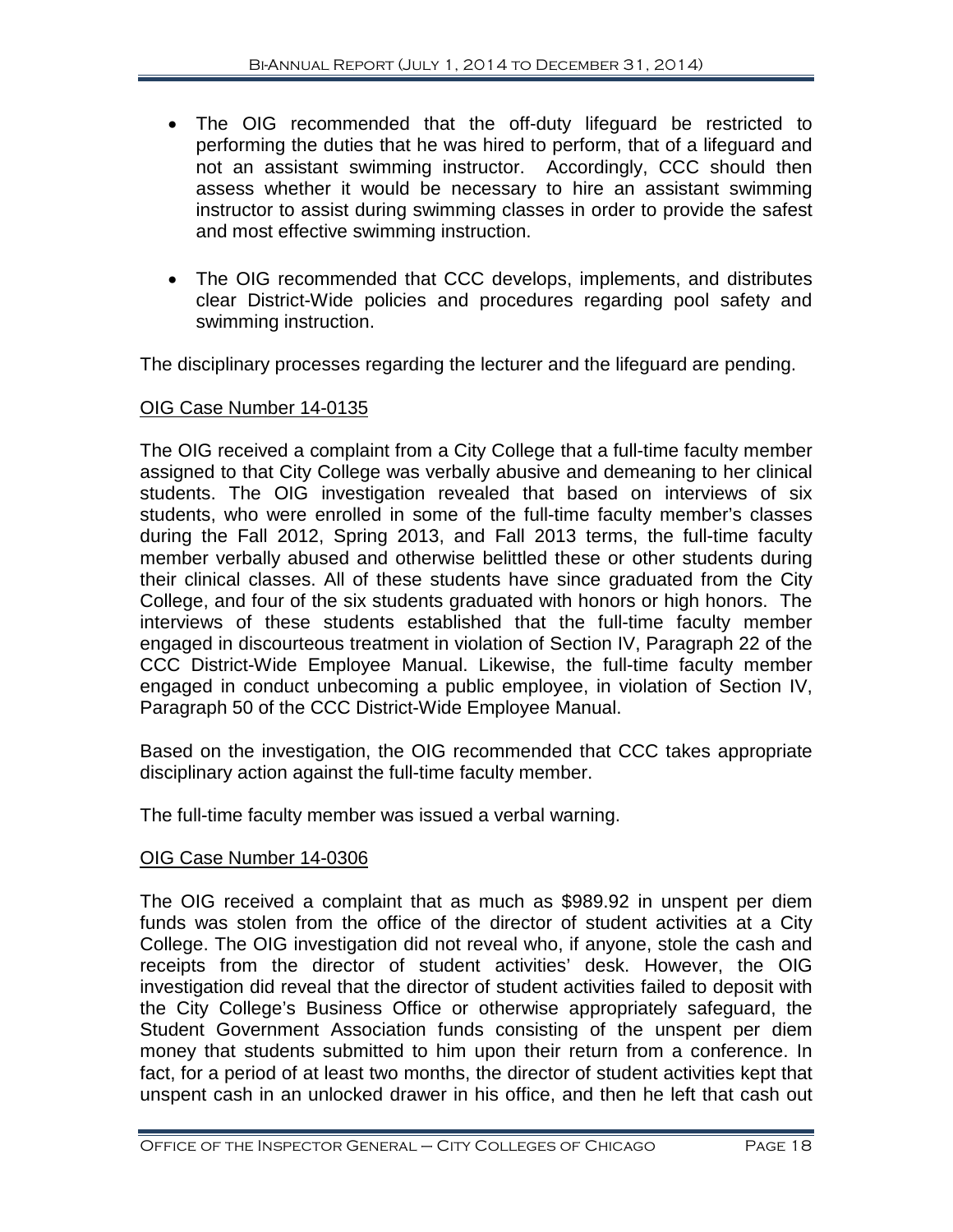on his desk overnight before he reported the cash and receipts as stolen. The director of student activities' failure to appropriately safeguard the unspent per diem funds violated Section IV, Paragraphs 37, 39, and 50 of the CCC District-Wide Employee Manual.

Based on the investigation, the OIG recommended that CCC takes appropriate disciplinary action against the director of student activities.

The director of student activities was issued a verbal warning.

#### OIG Case Number 15-0058

The OIG received a complaint that an assistant teacher assigned to a Child Development Laboratory School at a City College inappropriately restrained a three-year-old child. The OIG investigation revealed that on September 24, 2014, the assistant teacher took a three-year-old child enrolled in the Child Development Laboratory School into the classroom's cubby room to speak with him. When the child reacted to her by resisting, flailing, and screaming, the assistant teacher held the child in a bear hug in order to calm down the child. The bear hug consisted of the assistant teacher wrapping her arms around the child from behind while the child sat in her lap.

The OIG investigation did not reveal that the assistant teacher's actions in performing the bear hug on the child were unjustified or inappropriate. The OIG investigation revealed that the assistant teacher acted appropriately in performing the bear hug on the child for the purpose of calming him down when he was in the process of possibly causing danger to himself or others when he was resisting, flailing, and screaming. The OIG investigation revealed that the assistant teacher's use of the bear hug in this situation was not unjustified or inappropriate because: the assistant teacher utilized the bear hug for a few minutes after the child resisted, flailed, and screamed in order to calm down the child; and the assistant teacher did not use the bear hug to hurt or otherwise punish the child. During her interview with the OIG, the practicum student who reported the incident stated that she did not think that that the assistant teacher used more force than was necessary to restrain the child; and numerous interviews of CCC employees assigned to the various Child Development Laboratory Schools revealed that restraining or holding a child is a last-resort method that is used to prevent a child whose behavior may be a danger to the child or others. In such cases, the teacher loosely wraps his/her arms and sometimes his/her legs around the child from behind while talking to the child to attempt to calm the child down. Several of the employees described using or observing this method to calm down a child. Such descriptions are consistent with how the assistant teacher attempted to calm down the child.

The OIG investigation did not reveal that the assistant teacher's actions violated any CCC policies when she performed the bear hug on the child. After reviewing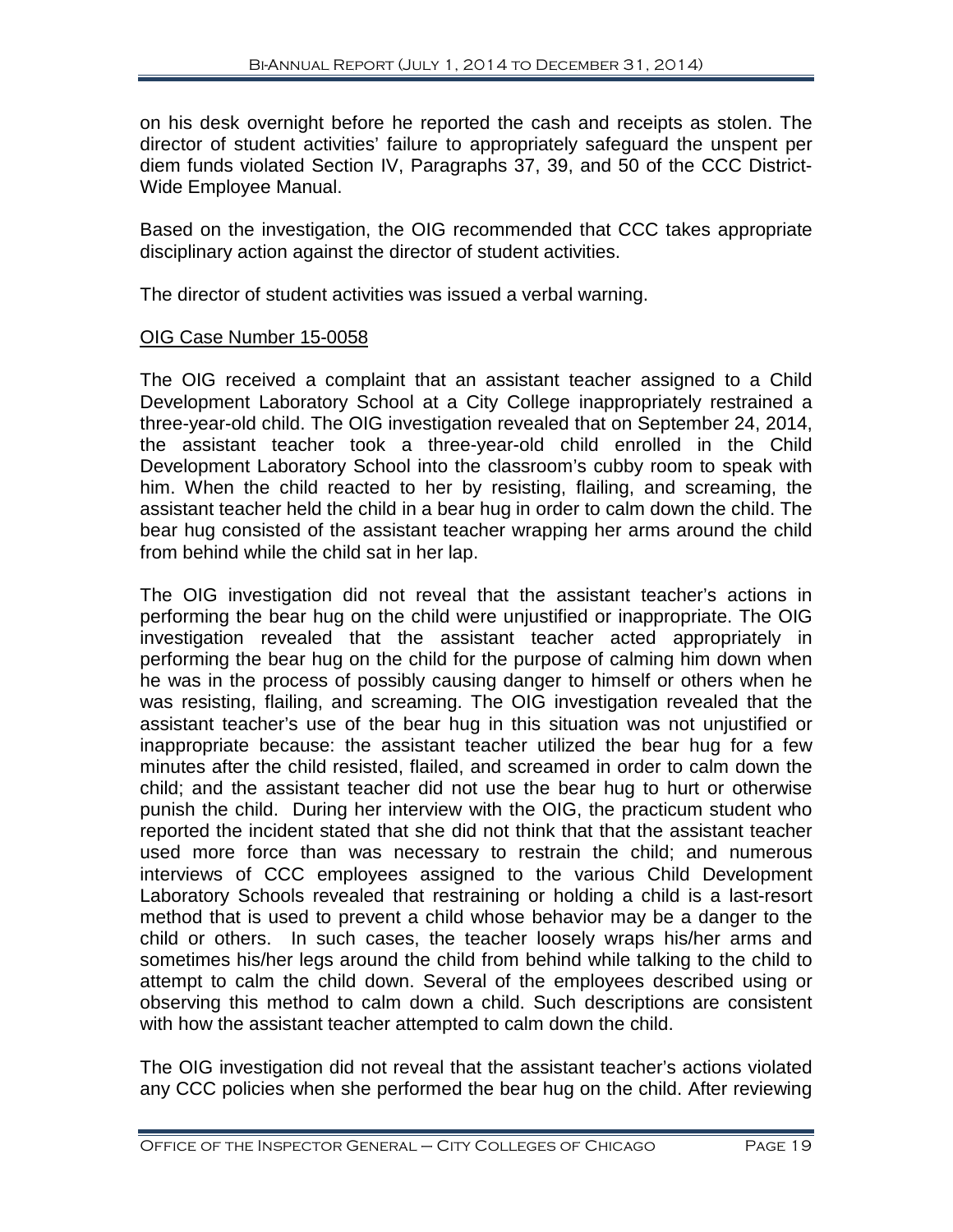various CCC policies regarding the Child Development Laboratory Schools as well as Illinois Department of Children and Family Services policies, the OIG found that at the time of the incident, CCC had no clearly delineated policy regarding the appropriateness of restraining a child in the manner performed by the assistant teacher. The OIG investigation revealed that at the time of the incident, CCC lacked clear District-Wide policies and procedures that provided Child Development Laboratory School employees and parents with sufficient guidance and information regarding when and how restraint may be used. However, since the incident occurred, CCC Child Development Laboratory School policies have been updated to address the issue of restraint. Moreover, training is being planned for Child Development Laboratory School teachers regarding when and how to apply restraint to a child.

The OIG investigation did reveal that the director of the Child Development Center, a teacher assigned to Child Development Center, and the assistant teacher failed to document various purported behavioral incidents involving the child in the Child Outcome Planning & Administration ("COPA") system, in violation of Section 1304.24 of the District-Wide Child Development Laboratory Schools Policies and Procedures Handbook.

Based on the investigation, the OIG recommended that CCC takes appropriate disciplinary against the assistant teacher and the director for their failure to document various purported behavioral incidents involving the child in the COPA system, in violation of Section 1304.24 of the District-Wide Child Development Laboratory Schools Policies and Procedures Handbook. Additionally, the OIG recommended that the assistant teacher and the director be required to attend training regarding current CCC child development laboratory schools policies and procedures as well as regarding the COPA system. Since the teacher resigned from her position with CCC prior to the completion of the investigation, the OIG recommended that no action be taken regarding her.

The disciplinary processes regarding the assistant teacher and the director are pending.

# OIG Case Number 15-0048

The OIG received a complaint that a full-time faculty member assigned to a City College was arrested for the criminal offense of Solicitation of a Sexual Act. The OIG investigation revealed that on August 26, 2014, the faculty member was arrested by the Chicago Police Department for the misdemeanor offense of solicitation of a sexual act, in that he purportedly approached an undercover officer, who was posing as a prostitute, and offered the undercover officer \$25.00 for oral sex. Subsequently, the faculty member appeared in the Circuit Court of Cook County regarding the charge. The faculty member was ordered, with his agreement, to attend the Christian Community Health Center Footprints "Amend" Program, a first-time offender program for those who have been charged with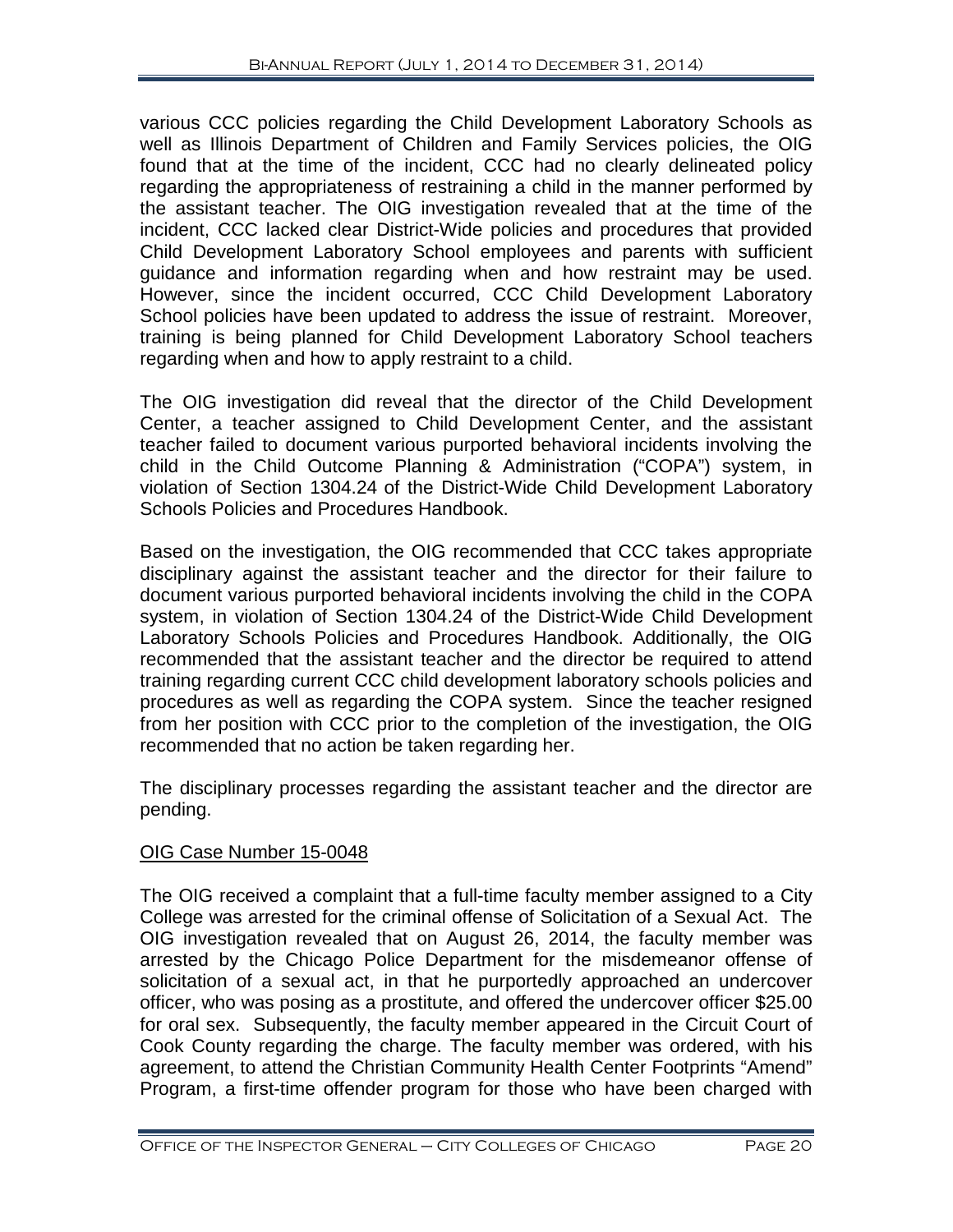sexual solicitation. If the faculty member successfully completes the program, the criminal charge would be dismissed on February 17, 2015.

The OIG investigation further revealed that on August 26, 2014, the faculty member did not show-up for his scheduled class due to his arrest for solicitation of a sexual act earlier in the day. On August 27, 2014, the faculty member signed and submitted a Certificate of Attendance for Pay Period 1419, which included August 26, 2014. On this Certificate of Attendance, the faculty member failed to record that he was not present for work on August 26, 2014. Moreover, the faculty member failed to submit an amended Certificate of Attendance until September 23, 2014. On the amended Certificate of Attendance, the faculty member represented that he wished to utilize a personal day for August 26, 2014 due to an "unforeseen personal emergency." Article 4.11(c) of the Board Policies and Procedures for Management and Government requires that amended Certificates of Attendance be submitted no later than the first payroll period in which the employee actively works following submission of the erroneous certificate.

Due to his actions as described above, the faculty member violated Section IV, Paragraphs 7, 11, and 50 of the CCC District-Wide Employee Manual as well as Article 4.11(c) of the Board Policies and Procedures for Management and Government. Based on the investigation, the OIG recommended that CCC takes appropriate disciplinary action against the faculty member.

The disciplinary process regarding the faculty member is pending.

# OIG Case Number 15-0030

The OIG received a complaint that a manager assigned to a CCC enterprise unit resided outside the City of Chicago in violation of the CCC Residency Policy. The OIG investigation revealed that the manager resided in Evergreen Park, Illinois, in violation of Article 4.6(a) of the Board Policies and Procedures for Management & Government and Section III of the CCC District-Wide Employee Manual. The OIG investigation further revealed that the manager falsified employment records in that he fraudulently affirmed on a CCC residency certification document that he resided in Chicago, Illinois, when in fact he resided in Evergreen Park, Illinois, in violation of Section IV, Paragraph 11 of the CCC District-Wide Employee Manual.

Based on the investigation, the OIG recommended that the manager be terminated. The OIG further recommended that the manager be designated ineligible to be re-hired and that his personnel records reflect this designation.

The manager was terminated, and he was subsequently designated ineligible to be re-hired.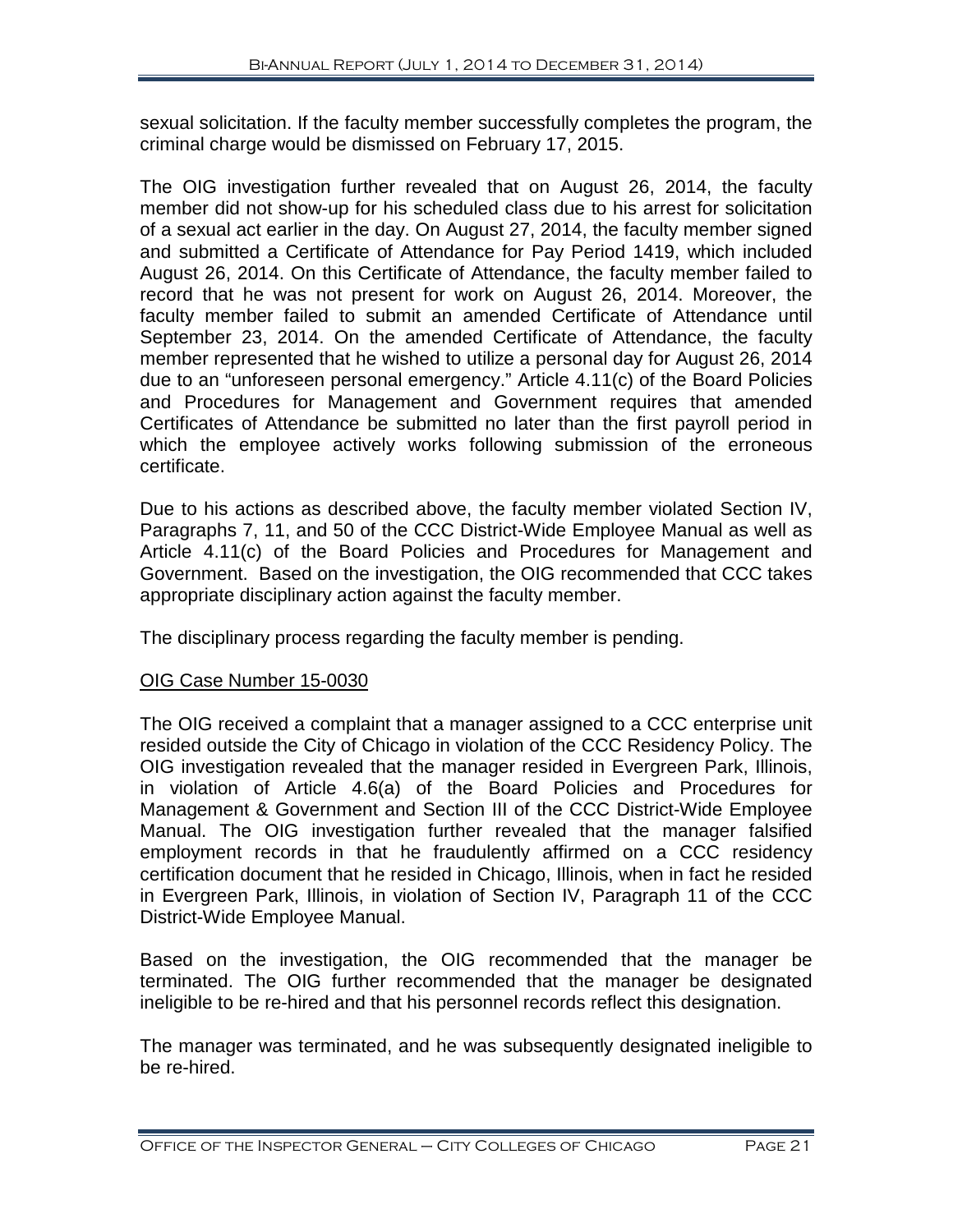### OIG Case Number 15-0056

The OIG received a complaint that a director of a CCC enterprise unit resided outside the City of Chicago in violation of the CCC Residency Policy. The OIG investigation revealed that the director resided in Burbank, Illinois, in violation of Article 4.6(a) of the Board Policies and Procedures for Management & Government and Section III of the CCC District-Wide Employee Manual. The OIG investigation further revealed that the director falsified employment records in that she fraudulently affirmed on a CCC residency certification document that she resided in Chicago, Illinois, when in fact she resided in Burbank, Illinois, in violation of Section IV, Paragraph 11 of the CCC District-Wide Employee Manual.

Based on the investigation, the OIG recommended that the director be terminated. The OIG further recommended that the director be designated ineligible to be re-hired and that her personnel records reflect this designation.

The director was terminated, and she was subsequently designated ineligible to be re-hired.

### OIG Case Number 13-0131

The OIG received a complaint that a dean at a City College resided outside the City of Chicago. The OIG investigation revealed that the dean resided in Crete, Illinois, in violation of Article 4.6(a) of the Board Policies and Procedures for Management & Government and Section III of the CCC District-Wide Employee Manual.

The OIG investigation further revealed that the dean falsified employment records in that she fraudulently affirmed on a CCC residency certification document that she resided in Chicago, Illinois, when in fact she resided in Crete, Illinois, in violation of Section IV, Paragraph 11 of the CCC District-Wide Employee Manual.

The dean was terminated from her position with CCC, for reasons unrelated to this investigation, prior to the submission of the Investigative Summary documenting this investigation. As such, the OIG recommended that the dean be designated ineligible to be re-hired and that her personnel records reflect this designation.

The dean was subsequently reinstated and reassigned to her full-time faculty position. This matter is currently under review by the OIG.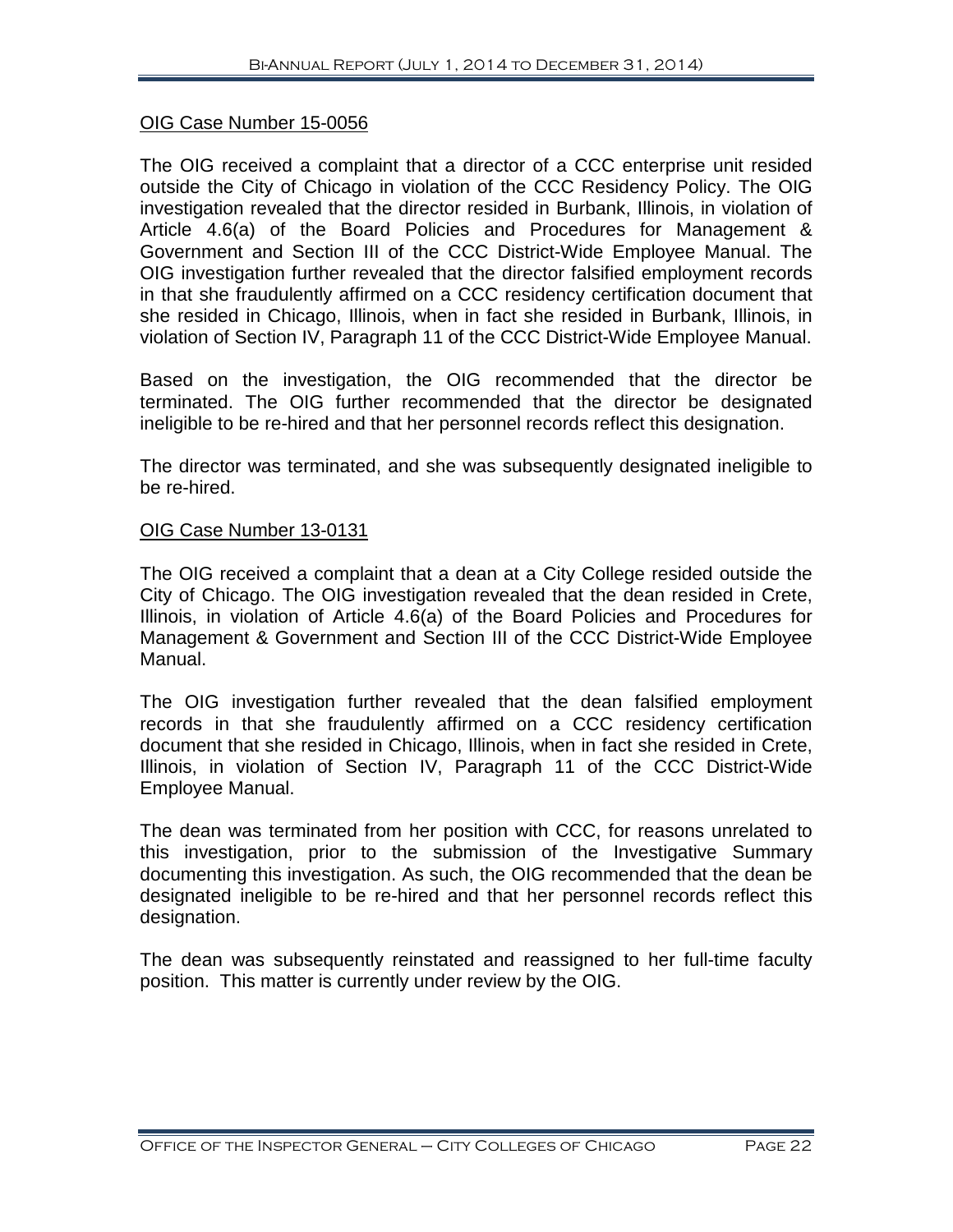#### **Report Submitted Documenting an Investigation that Resulted in a Not Sustained Finding but in Which a Recommendation Was Made**

#### OIG Case Number 15-0087

The OIG received a complaint that a director of security at a City College supervised his brother-in-law, a security officer assigned to the same City College, contrary to the CCC Ethics Policy.

Article 5.2.8 of the CCC Ethics Policy provides the following:

No employee or Board member shall employ or advocate for employment, in any department or any College or program of the District, in which said employee or Board member serves or over which he exercises authority, supervision, or control, any person (i) who is a relative of said...employee...

Article 5.2.2(bb) of the CCC Ethics Policy provides, in pertinent part, the following:

Relative means a person who is related to a Board member, employee, or spouse or any of the following whether by blood or by adoption:…brother…

In the aforementioned definition of relative, brother-in-law is not specifically delineated. However, Article 5.2.2(s) of the CCC Ethics Policy provides that "familial relationship, identical to the definition of Relative, exists when two persons are related by blood, law, or marriage."

Due to the lack of clarity in the CCC Ethics Policy regarding whether a brother-inlaw is a relative, the OIG sought the opinion of the CCC Ethics Officer. Specifically, the OIG asked the CCC Ethics Officer whether a brother-in-law is a "relative" under Article 5.2.2(bb) of the CCC Ethics Policy. In his written opinion, the CCC Ethics Officer essentially stated that under Article 5.2.2(bb) of the CCC Ethics Policy, when read in conjunction with Article 5.2.2(s) of the CCC Ethics Policy, a brother-in-law is a relative.

Although the OIG investigation revealed that the director of security "employs" his brother-in-law by supervising his brother-in-law, due to the lack of clarity in the CCC Ethics Policy regarding whether a brother-in-law is a "relative," the OIG would not expect the typical employee to know that he was violating the CCC Ethics Policy by supervising his brother-in-law, since brother-in-law is not specifically delineated in the definition of "relative" under Article 5.2.2(bb) of the CCC Ethics Policy.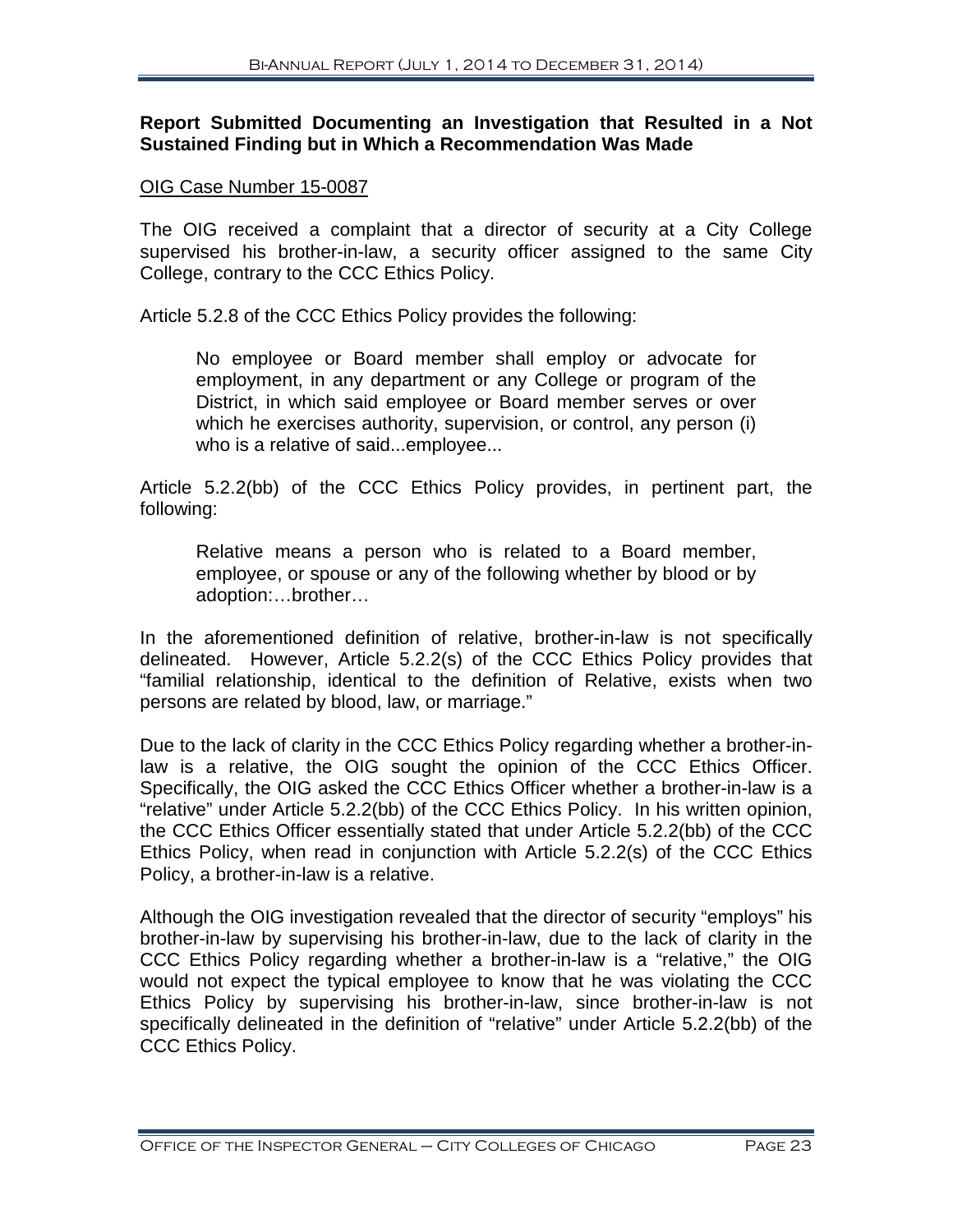As such, the OIG did not find that the director of security violated Article 5.2.8(1)(i) of the CCC Ethics Policy. However, to avoid the appearance of impropriety, the OIG recommended that either the director of security or his brother-in-law be transferred to a different City College so that the director of security did not continue to employ and supervise his brother-in-law.

Subsequently, the director of security resigned from his position with CCC to pursue another employment opportunity. As a result, the security officer was not transferred to a different City College.

Due to the ambiguity of the CCC Ethics Policy regarding the definition of "relative", the OIG recommended that the Board of Trustees adopts the following amendment to Article 5.2.2(bb) of the CCC Ethics Policy:

- Current: "Relative" means a person who is related to a Board member, employee, or spouse or any of the following whether by blood or by adoption: parent, child, brother or sister, aunt or uncle, cousin, niece or nephew, grandparent, grandchild, father-in-law, mother-in-law, son-in-law, daughter-in-law, stepfather, stepson or stepdaughter, stepbrother or stepsister, half-brother, half-sister.
- Proposed: "Relative" means a person who is related to a Board member or employee as a spouse, domestic partner, partner in a civil union, parent, child, brother or sister, aunt or uncle, cousin, niece or nephew, grandparent, grandchild, father-in-law, mother-in-law, son-in-law, daughter-in-law, stepfather, stepson or stepdaughter, stepbrother or stepsister, half-brother, half-sister and shall include any similar relationship created by blood, legal adoption, marriage, domestic partnership, or partnership in a civil union.

It should be noted that the OIG previously made essentially the same recommendation in an Investigative Summary relative to OIG case number 13- 0071, which was submitted on February 1, 2013. OIG case number 13-0071 concerned an issue similar to the one at hand regarding the definition of "relative." Specifically, the issue was whether an employee violates Article 5.2.8(1)(i) of the CCC Ethics Policy by supervising the cousin of her spouse, i.e., a "cousin-in-law." However, no action has been taken regarding the OIG's recommendation to amend the definition of "relative" in the CCC Ethics Policy.

# **Report Submitted Documenting an Investigation that Resulted in a Not Sustained Finding**

While it is atypical for the OIG to issue an Investigative Summary documenting the results of a not sustained investigation, due to the public nature in which the allegations in the investigation discussed below were made, the OIG determined that this Investigative Summary was necessary.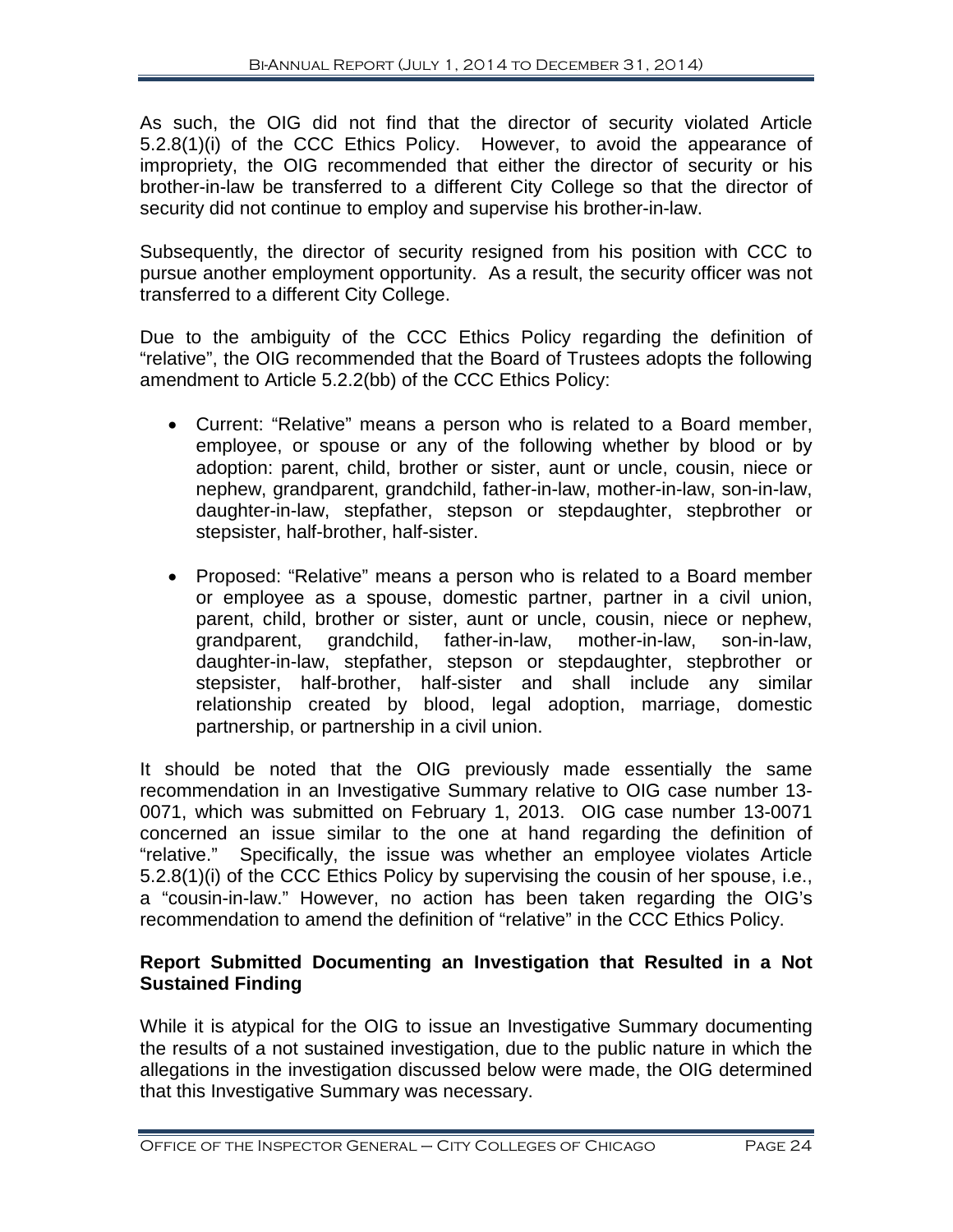# OIG Case Number 14-0201

The OIG received an allegation that a vendor at a City College charged higher prices for items purchased at the bookstore by CCC students who used financial aid funds than for items purchased by students who used cash or a personal credit card. Another allegation brought forth was that the vendor charged various students different prices for identical items, particularly lab/consultation coats. It should be noted that as of May 15, 2014, due to reasons unrelated to the OIG investigation, the vendor was no longer contracted by CCC.

During the course of the investigation, the OIG obtained data from the Department of Finance, Office of Student Financial Services that documented the purchases made from the vendor and charged to students' financial aid accounts. This data did not document each individual item purchased, but it did document aggregate purchases per transaction.

The OIG also obtained data from the vendor, including an electronic spreadsheet of all purchases from the vendor at the City College during the period of August 1, 2012 to January 31, 2014. This spreadsheet included twenty-six fields, including the date and time of the transaction, the unique SKU number of the item purchased, the price of the item, whether the item was purchased with financial aid funds or cash, and student information if an item was purchased with financial aid funds.

During the course of the investigation, the OIG also made visits to classes at the City College in order to meet with students to attempt to obtain receipts and/or other evidence regarding the allegation that the vendor was charging different prices for the same item depending on whether the item was purchased using financial aid funds or personal funds. The classes visited were selected by the OIG with significant input by the City College's administration.

Two students interviewed by the OIG stated that the vendor charged higher prices for items when purchased with financial aid funds as opposed to personal funds. However, no receipts were produced to support these statements.

The OIG reviewed the records of transactions from the vendor at the City College for the period of August 1, 2012 to January 31, 2014. The spreadsheet contained 132,905 transaction lines, including sales, returns and line item voids as well as various transactions regarding gift cards. From the spreadsheet, the OIG identified 57 different SKU numbers for lab coats, consultation jackets, and/or consultation coats. The OIG sorted the SKU numbers into four different descriptions of items sold: lab coats, consultation coats, women's or men's consultation jackets, and women's or men's lab coats/consultation coats. This sorting revealed that within each of the four descriptions, the SKU number changed as the size changed; within each of the four descriptions, the price typically increased when the size increased; and the price charged for each item